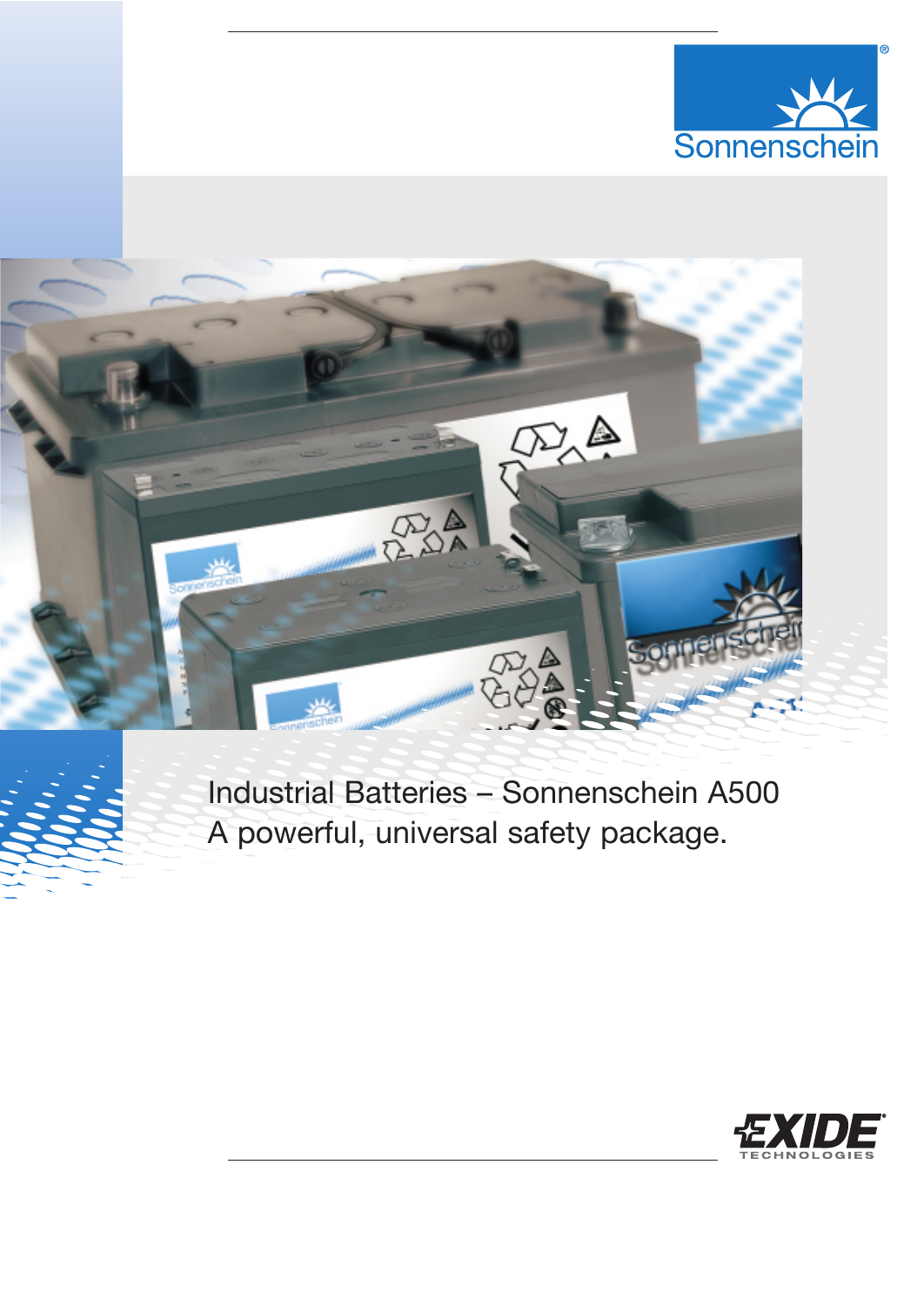## If reliability in power supply has priority.



#### **Specifications**

- The success of A500 batteries comes from the internationally superior dryfit technology.
- Excellent energy storage capacity combined with high reliability
- **Maintenance-free during their** whole service life due to the Sonnenschein dryfit technology
- Nominal capacity  $1.2 200$  Ah
- 7 years design life at 20°C ambient temperature (80% remaining capacity)
- Grid plate construction consisting of a lead calcium alloy
- Very low gassing due to the internal gas recombination
- Very low self discharge rate
- Short recharging time
- Proof against deep discharge according to DIN 43 539 T5
- Trouble-free transportation of operational blocs, no restrictions for rail, road, sea and air transportation (IATA, DGR clause A 67)
- Completely recyclable



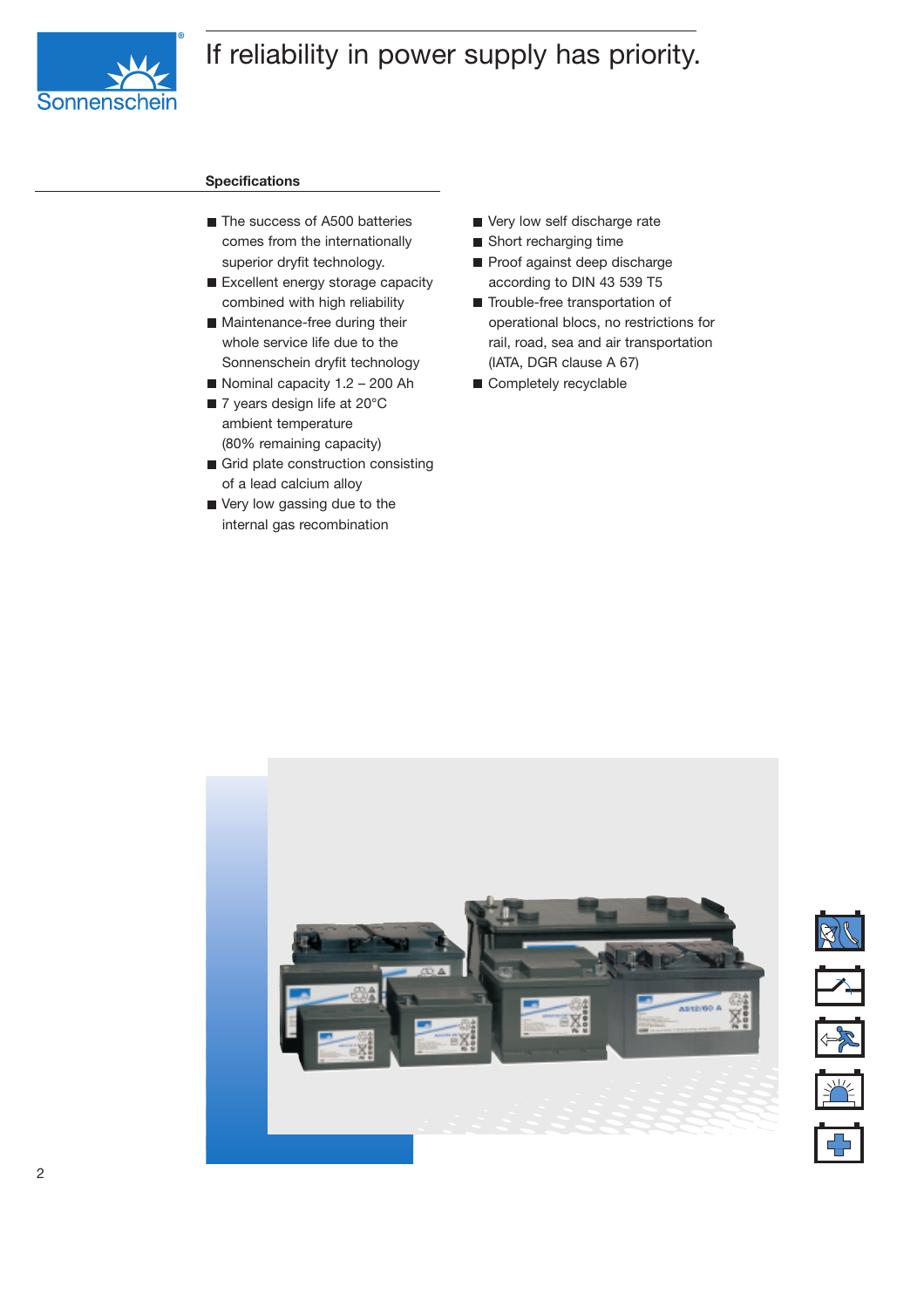### More power for network power.



### **Applications**

Sonnenschein A500 batteries make an absolutely reliable means of energy source in many applications including telecommunications, security, UPS, emergency lighting, medical and other power supplies for safety systems.







|  | Valve regulated<br>lead acid<br>batteries | <b>Grid plate</b>    | <b>Nominal</b><br>capacity<br>$1.2 - 200$ Ah                       | <b>Bloc battery</b> |  |
|--|-------------------------------------------|----------------------|--------------------------------------------------------------------|---------------------|--|
|  | Design life:<br>7 years                   | Maintenance-<br>free | Proof against<br>deep discharge<br>acc. to<br><b>DIN 43 539 T5</b> | Recyclable          |  |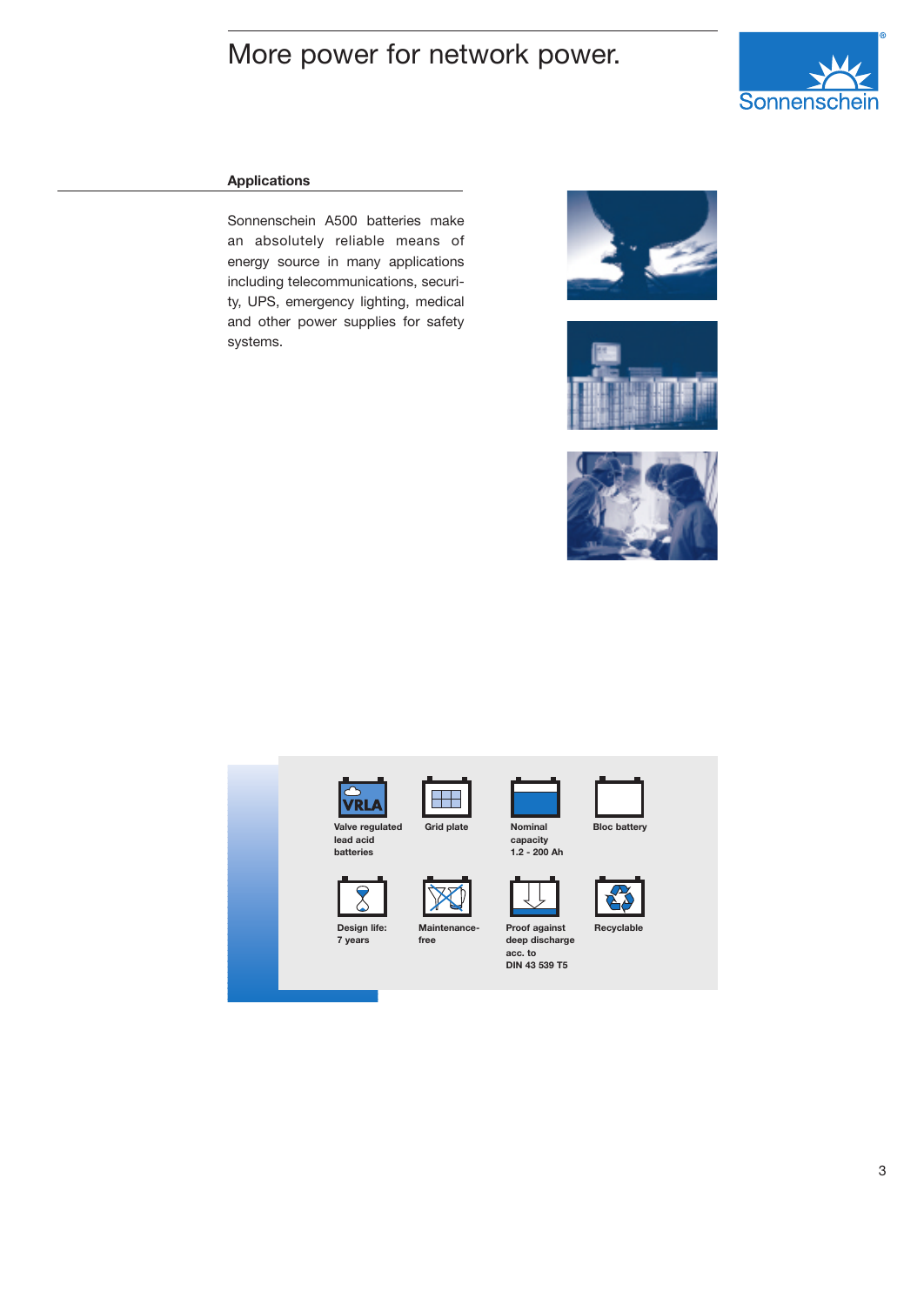

| <b>Type</b> | Part number     |                |                      | Nominal Nominal Discharge | Max.    | Length Width |       | Height     | Height           | Weight  | Internal   | <b>Short</b> | <b>Terminal</b> | VdS      |
|-------------|-----------------|----------------|----------------------|---------------------------|---------|--------------|-------|------------|------------------|---------|------------|--------------|-----------------|----------|
|             |                 |                | voltage capacity     | current                   | load*   |              |       | up to      | over             |         | resistance | circuit      |                 | approval |
|             |                 |                | $C_{20}$             | $I_{20}$                  |         |              |       |            | top of terminals |         | acc. to    | current      |                 |          |
|             |                 |                | 1.75 V/C             |                           |         |              |       | cover      |                  |         | IEC 896-2  | acc. to      |                 |          |
|             |                 | $\mathsf{V}$   | $20^{\circ}$ C<br>Ah | A                         | approx. | max.         | max.  | max.<br>mm | max.<br>mm       | approx. | $m \Omega$ | IEC 896-2    |                 |          |
|             |                 |                |                      |                           | A       | mm           | mm    |            |                  | kg      |            | A            |                 |          |
| A502/10 S   | NGA5020010HSOSA | 2              | 10.0                 | 0.500                     | 80      | 52.9         | 50.5  | 94.5       | 98.4             | 0.70    | 11.2       | 189          | $S-4.8$         |          |
| A504/3.5 S  | NGA50403D5HSOSA | $\overline{4}$ | 3.5                  | 0.175                     | 60      | 90.5         | 34.5  | 60.5       | 64.4             | 0.50    | 48.0       | 88           | $S-4.8$         |          |
| A506/1.2 S  | NGA50601D2HSOSA | 6              | 1.2                  | 0.060                     | 30      | 97.3         | 25.5  | 51.0       | 54.9             | 0.33    | 165.0      | 38           | $S-4.8$         |          |
| A506/3.5 S  | NGA50603D5HSOSA | $6\phantom{1}$ | 3.5                  | 0.175                     | 60      | 134.5        | 34.5  | 60.5       | 64.4             | 0.75    | 71.0       | 88           | $S-4.8$         |          |
| A506/4.2 S  | NGA50604D2HSOSA | 6              | 4.2                  | 0.210                     | 60      | 62.3         | 52.0  | 98.0       | 101.9            | 0.90    | 63.8       | 98           | $S-4.8$         |          |
| A506/6.5 S  | NGA50606D5HSOSA | $\overline{6}$ | 6.5                  | 0.325                     | 80      | 151.5        | 34.5  | 94.5       | 98.4             | 1.33    | 48.0       | 131          | $S-4.8$         |          |
| A506/10 S   | NGA5060010HSOSA | 6              | 10.0                 | 0.500                     | 80      | 151.7        | 50.5  | 94.5       | 98.4             | 2.05    | 34.0       | 189          | $S-4.8$         | G 189230 |
| A508/3.5 S  | NGA50803D5HSOSA | 8              | 3.5                  | 0.175                     | 60      | 178.5        | 34.1  | 60.5       | 64.4             | 1.00    | 95.0       | 88           | $S-4.8$         |          |
| A512/1.2 S  | NGA51201D2HSOSA | 12             | 1.2                  | 0.060                     | 30      | 97.5         | 49.5  | 51.0       | 54.9             | 0.66    | 330.0      | 38           | $S-4.8$         | G 195088 |
| A512/2 S    | NGA5120002HSOSA | 12             | 2.0                  | 0.050                     | 40      | 178.5        | 34.1  | 60.5       | 64.4             | 1.00    | 172.0      | 73           | $S-4.8$         | G 191016 |
| A512/3.5 S  | NGA51203D5HSOSA | 12             | 3.5                  | 0.175                     | 60      | 134.5        | 66.8  | 60.5       | 64.4             | 1.50    | 142.0      | 88           | $S-4.8$         | G 190045 |
| A512/6.5 S  | NGA51206D5HSOSA | 12             | 6.5                  | 0.325                     | 80      | 151.7        | 65.5  | 94.5       | 98.4             | 2.60    | 95.0       | 131          | $S-4.8$         | G 189023 |
| A512/10 S   | NGA5120010HSOSA | 12             | 10.0                 | 0.500                     | 80      | 152.0        | 98.0  | 94.5       | 98.4             | 4.00    | 66.0       | 189          | $S-4.8$         | G 189231 |
| A512/16 G5  | NGA5120016HSOBA | 12             | 16.0                 | 0.800                     | 200     | 181.0        | 76.0  | 167.0      | 167.0            | 6.00    | 24.2       | 512          | $G-M5$          | G 189232 |
| A512/25 G5  | NGA5120025HSOBA | 12             | 25.0                 | 1.250                     | 200     | 167.0        | 176.0 | 126.0      | 126.0            | 9.65    | 21.3       | 583          | $G-M5$          | G 196025 |
| A512/30 G6  | NGA5120030HSOBA | 12             | 30.0                 | 1.500                     | 400     | 197.0        | 132.0 | 161.0      | 180.0            | 11.10   | 13.1       | 932          | G-M6            | G 191047 |
| A512/40 A   | NGA5120040HSOCA | 12             | 40.0                 | 2.000                     | 400     | 210.0        | 175.0 | 175.0      | 175.0            | 14.60   | 11.6       | 1069         | A-Terminal      | G 191015 |
| A512/40 G6  | NGA5120040HSOBA | 12             | 40.0                 | 2.000                     | 400     | 210.0        | 175.0 | 175.0      | 175.0            | 14.60   | 11.6       | 1069         | G-M6            | G 191015 |
| A512/55 A   | NGA5120055HSOCA | 12             | 55.0                 | 2.750                     | 400     | 261.0        | 136.0 | 208.0      | 230.0            | 18.80   | 8.9        | 1403         | A-Terminal      |          |
| A512/60 A   | NGA5120060HSOCA | 12             | 60.0                 | 3.000                     | 400     | 278.0        | 175.0 | 190.0      | 190.0            | 21.70   | 6.6        | 1887         | A-Terminal      |          |
| A512/60 G6  | NGA5120060HSOBA | 12             | 60.0                 | 3.000                     | 400     | 278.0        | 175.0 | 190.0      | 190.0            | 21.70   | 6.6        | 1887         | G-M6            |          |
| A512/65 A   | NGA5120065HSOCA | 12             | 65.0                 | 3.250                     | 400     | 353.0        | 175.0 | 190.0      | 190.0            | 24.40   | 8.5        | 1471         | A-Terminal      |          |
| A512/65 G6  | NGA5120065HSOBA | 12             | 65.0                 | 3.250                     | 400     | 353.0        | 175.0 | 190.0      | 190.0            | 24.40   | 8.5        | 1471         | G-M6            |          |
| A512/85 A   | NGA5120085HSOCA | 12             | 85.0                 | 4.250                     | 600     | 330.0        | 171.0 | 213.0      | 236.0            | 31.00   | 6.2        | 2018         | A-Terminal      | G190046  |
| A512/115 A  | NGA5120115HSOCA | 12             | 115.0                | 5.750                     | 770     | 286.0        | 269.0 | 208.0      | 230.0            | 40.00   | 4.6        | 2660         | A-Terminal      |          |
| A512/120 A  | NGA5120120HSOCA | 12             | 120.0                | 6.000                     | 770     | 513.0        | 189.0 | 195.0      | 223.0            | 41.00   | 5.2        | 2475         | A-Terminal      |          |
| A512/140 A  | NGA5120140HSOCA | 12             | 140.0                | 7.000                     | 770     | 513.0        | 223.0 | 195.0      | 223.0            | 48.00   | 4.1        | 3132         | A-Terminal      |          |
| A512/200 A  | NGA5120200HSOCA | 12             | 200.0                | 10.000                    | 770     | 518.0        | 274.0 | 216.0      | 242.0            | 70.00   | 3.5        | 3606         | A-Terminal      |          |

*\*With suitable matching contacts*

### **Container and approval**

 $S-4.8$ 

**Container:** 1.2–16 Ah = ABS 25–200 Ah = Polypropylene (PP)

**Approval:** Underwriters Laboratories (UL), USA VdS (Types see above) DIN/Gost/TÜV, Russia











**8 Nm 5 Nm 6 Nm**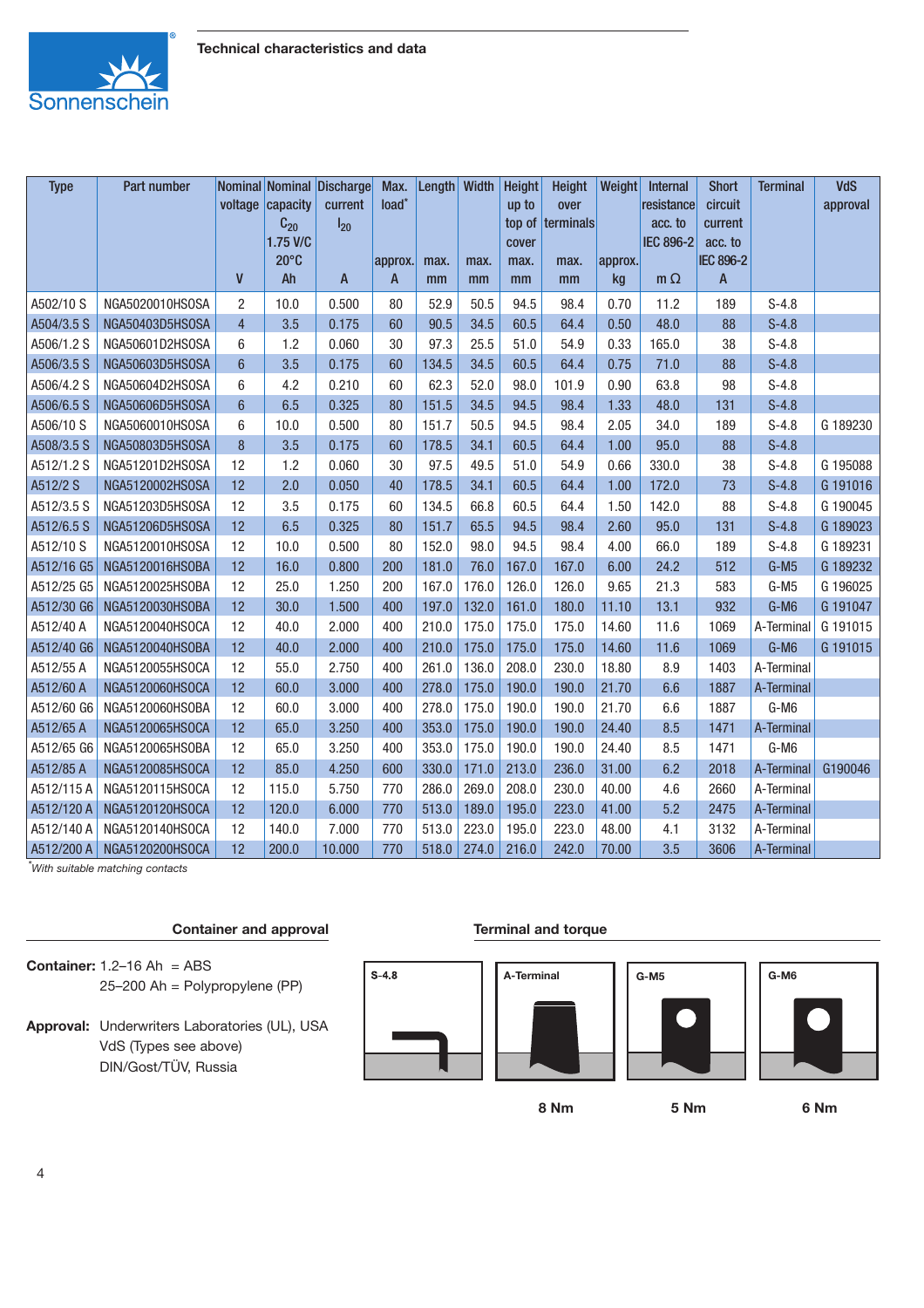































*Not to scale!*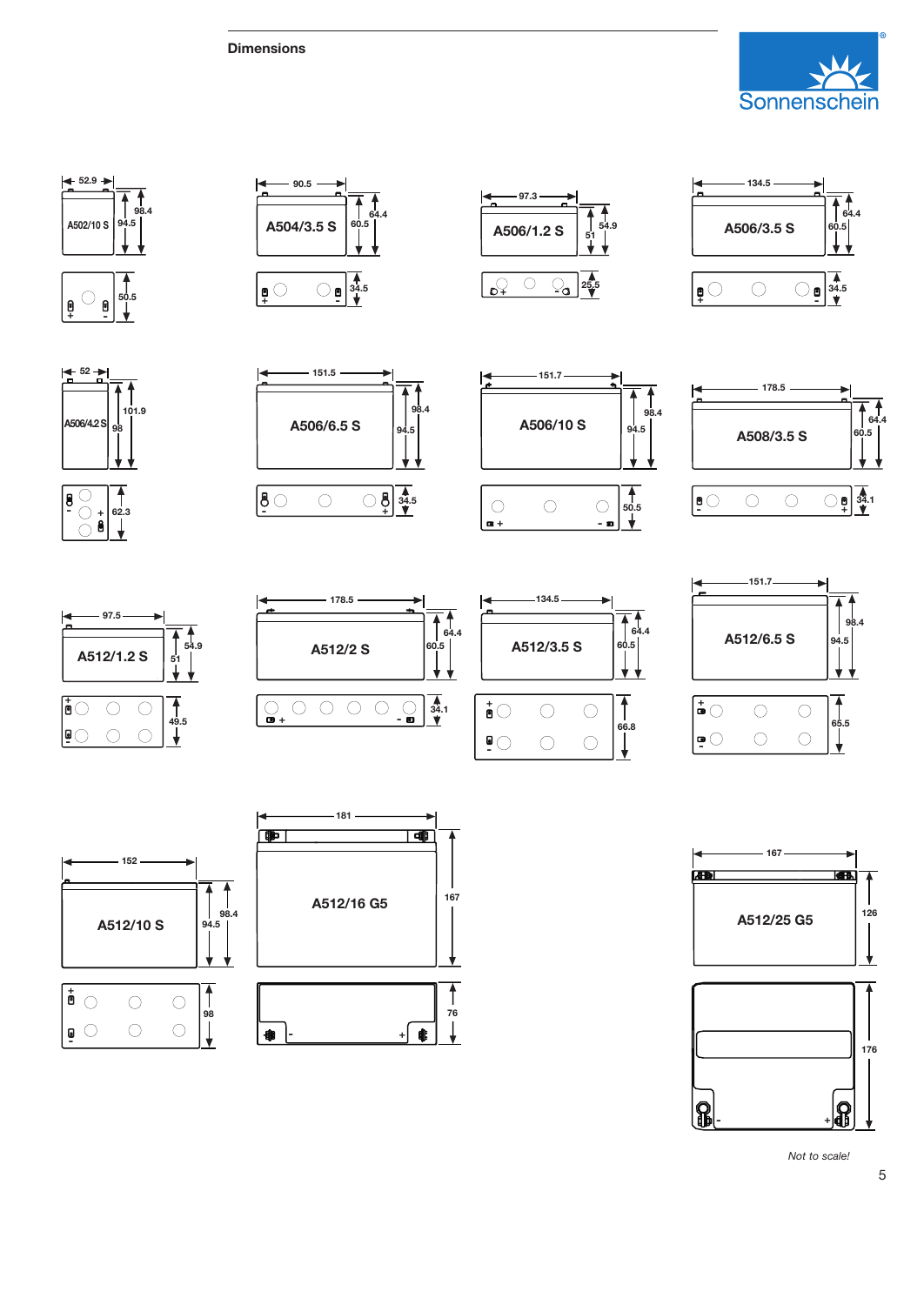



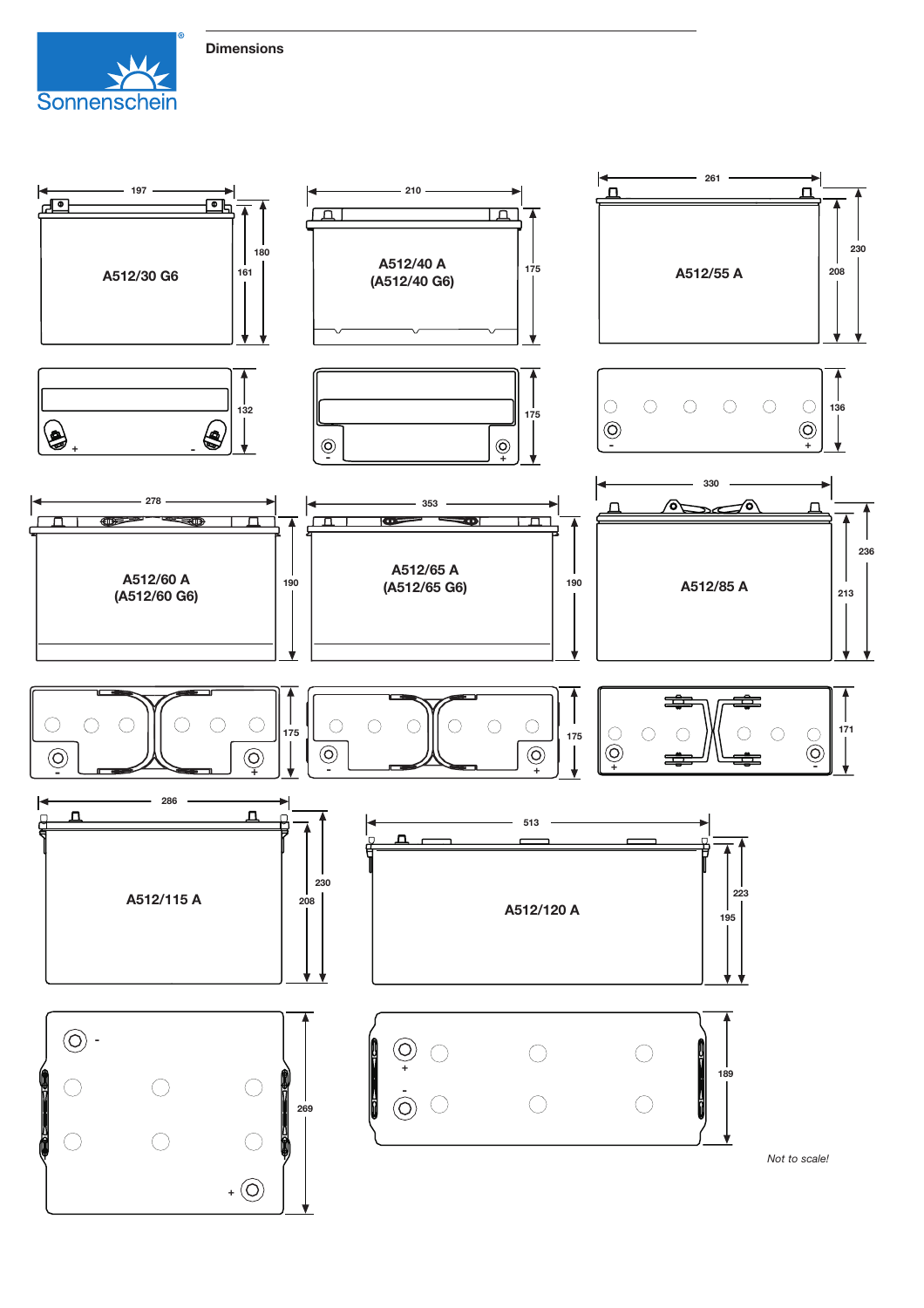**Dimensions**





*Not to scale!*

### **Technical data at a glance**



Constant charge voltages for various ambient temperatures.

#### Note:

For charge voltages > 2.4 V per cell the charging current must be limited to max. 0.4 A/Ah.



Recharging time in relation to initial current up to 50%, 70% and 90% charging state, charging voltage 2.4 V/cell.



Available capacity in relation to the ambient temperature.



Self-discharge in relation to the storage temperature.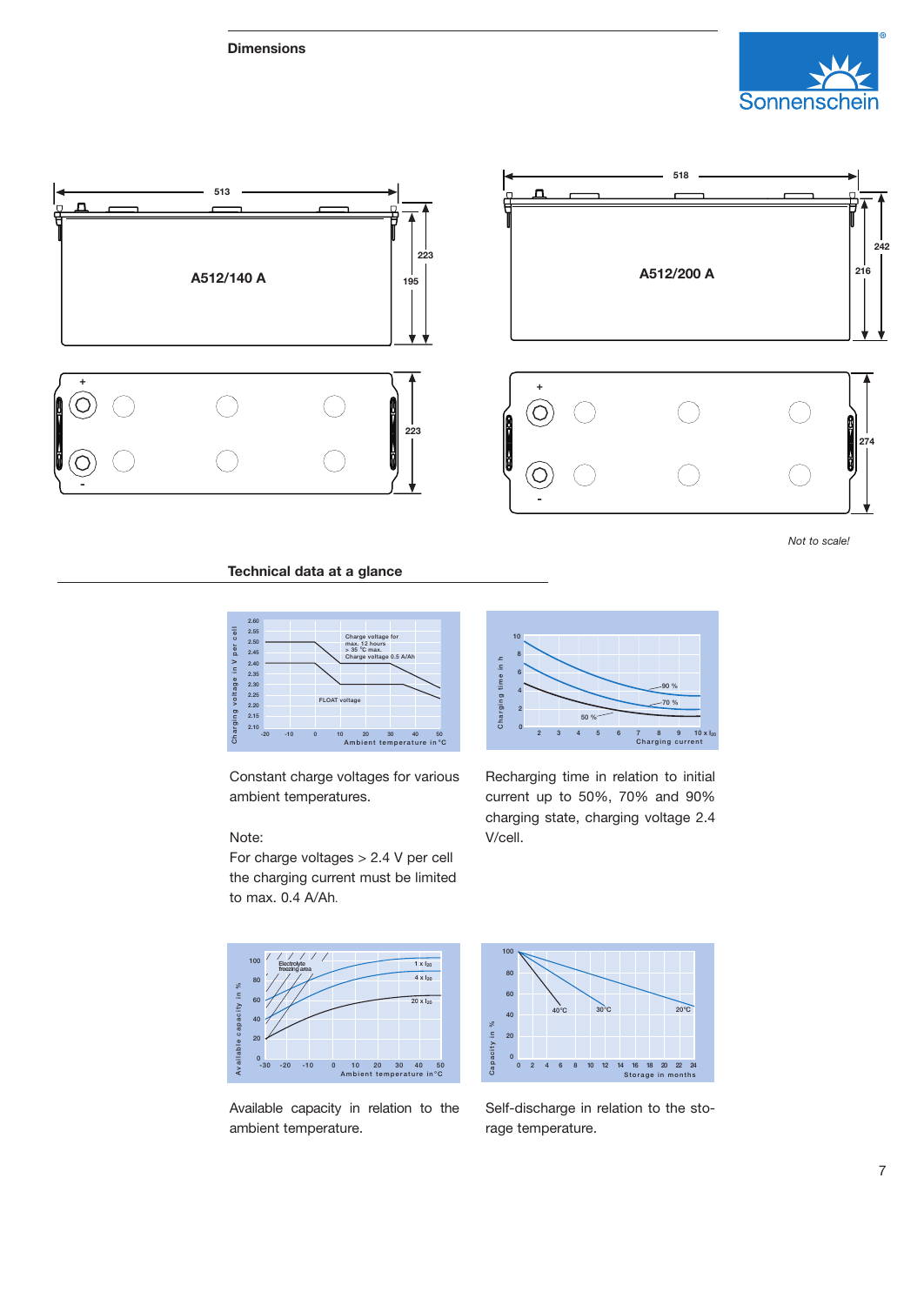

|                       | 1.85 V/C - Discharge in A at 20°C  |                |                |               |              |                |              |              |            |            |                |                |                |               | 1.80 V/C - Discharge in A at 20°C |              |              |             |             |
|-----------------------|------------------------------------|----------------|----------------|---------------|--------------|----------------|--------------|--------------|------------|------------|----------------|----------------|----------------|---------------|-----------------------------------|--------------|--------------|-------------|-------------|
| <b>Type</b>           | Part number                        | 5'             | 10'            | 20'           | 30'          | 1h             | 3h           | 5h           | 8h         | 10h        | 5'             | 10'            | 20'            | 30'           | 1h                                | 3h           | 5h           | 8h          | 10h         |
| A502/10S              | NGA5020010HS0SA                    | 30.00          | 22.00          | 15.00         | 11.20        | 6.40           | 2.80         | 1.80         | 1.18       | 0.96       | 33.00          | 24.00          | 16.00          | 11.90         | 6.80                              | 2.90         | 1.90         | 1.23        | 1.00        |
| A504/3.5S             | NGA50403D5HS0SA                    | 9.50           | 6.70           | 4.50          | 3.40         | 2.10           | 0.95         | 0.60         | 0.39       | 0.32       | 10.60          | 7.40           | 4.90           | 3.70          | 2.20                              | 0.98         | 0.62         | 0.40        | 0.33        |
| A506/1.2S             | NGA50601D2HS0SA                    | 3.52           | 2.44           | 1.58          | 1.20         | 0.75           | 0.34         | 0.21         | 0.13       | 0.10       | 3.92           | 2.67           | 1.69           | 1.26          | 0.77                              | 0.35         | 0.21         | 0.13        | 0.10        |
| A506/3.5S             | NGA50603D5HS0SA                    | 9.50           | 6.70           | 4.50          | 3.40         | 2.10           | 0.95         | 0.60         | 0.39       | 0.32       | 10.60          | 7.40           | 4.90           | 3.70          | 2.20                              | 0.98         | 0.62         | 0.40        | 0.33        |
| A506/4.2S             | NGA50604D2HS0SA                    | 9.90           | 6.30           | 4.20          | 3.40         | 2.40           | 1.22         | 0.75         | 0.49       | 0.39       | 11.70          | 6.70           | 4.40           | 3.40          | 2.40                              | 1.24         | 0.77         | 0.50        | 0.40        |
| A506/6.5S             | NGA50606D5HS0SA                    | 17.00          | 12.00          | 8.10          | 6.10         | 3.60           | 1.50         | 1.10         | 0.73       | 0.61       | 19.00          | 13.00          | 8.80           | 6.50          | 3.80                              | 1.60         | 1.10         | 0.75        | 0.63        |
| A506/10S              | NGA5060010HS0SA                    | 30.00          | 22.00          | 15.00         | 11.20        | 6.40           | 2.80         | 1.80         | 1.18       | 0.96       | 33.00          | 24.00          | 16.00          | 11.90         | 6.80                              | 2.90         | 1.90         | 1.23        | 1.00        |
| A508/3.5S             | NGA50803D5HS0SA                    | 9.50           | 6.70           | 4.50          | 3.40         | 2.10           | 0.95         | 0.60         | 0.39       | 0.3        | 10.60          | 7.40           | 4.90           | 3.70          | 2.20                              | 0.98         | 0.62         | 0.40        | 0.33        |
| A512/1.2S             | NGA51201D2HS0SA                    | 3.52           | 2.44           | 1.58          | 1.20         | 0.75           | 0.34         | 0.21         | 0.13       | 0.10       | 3.92           | 2.67           | 1.69           | 1.26          | 0.77                              | 0.35         | 0.21         | 0.13        | 0.10        |
| A512/2S               | NGA5120002HS0SA                    | 5.40           | 3.70           | 2.60          | 2.00         | 1.50           | 0.56         | 0.34         | 0.22       | 0.18       | 6.20           | 4.20           | 2.80           | 2.10          | 1.50                              | 0.58         | 0.36         | 0.23        | 0.19        |
| A512/3.5S             | NGA51203D5HS0SA                    | 9.50           | 6.70           | 4.50          | 3.40         | 2.10           | 0.95         | 0.60         | 0.39       | 0.32       | 10.60          | 7.40           | 4.90           | 3.70          | 2.20                              | 0.98         | 0.62         | 0.40        | 0.33        |
| A512/6.5S             | NGA51206D5HS0SA                    | 17.00          | 12.00          | 8.10          | 6.10         | 3.60           | 1.50         | 1.10         | 0.73       | 0.61       | 19.00          | 13.00          | 8.80           | 6.50          | 3.80                              | 1.60         | 1.10         | 0.75        | 0.63        |
| A512/10S              | NGA5120010HS0SA                    | 30.00          | 22.00          | 15.00         | 11.20        | 6.40           | 2.80         | 1.80         | 1.18       | 0.96       | 33.00          | 24.00          | 16.00          | 11.90         | 6.80                              | 2.90         | 1.90         | 1.23        | 1.00        |
| A512/16G5             | NGA5120016HS0BA                    | 40.0           | 29.0           | 20.0          | 15.0         | 9.8            | 4.3          | 2.7          | 1.8        | 1.4        | 47.0           | 33.0           | 22.0           | 16.0          | 10.2                              | 4.4          | 2.8          | 1.8         | 1.5         |
| A512/25G5             | NGA5120025HS0BA                    | 41.1           | 36.2           | 24.8          | 20.5         | 13.1           | 5.8          | 3.9          | 2.5        | 2.1        | 46.1           | 38.8           | 27.0           | 21.3          | 13.8                              | 6.0          | 4.0          | 2.6         | 2.2         |
| A512/30G6             | NGA5120030HS0BA                    | 60.7           | 49.3           | 36.5          | 28.0         | 18.0           | 7.6          | 4.9          | 3.2        | 2.6        | 75.5           | 54.8           | 39.9           | 30.0          | 19.1                              | 7.9          | 5.1          | 3.3         | 2.7         |
| A512/40A              | NGA5120040HS0CA                    | 75.0           | 63.0           | 42.0          | 34.0         | 22.0           | 8.8          | 6.4          | 4.3        | 3.5        | 86.0           | 69.0           | 47.0           | 36.0          | 23.0                              | 9.2          | 6.7          | 4.4         | 3.6         |
| A512/40G6             | NGA5120040HS0BA                    | 75.0           | 63.0           | 42.0          | 34.0         | 22.0           | 8.8          | 6.4          | 4.3        | 3.5        | 86.0           | 69.0           | 47.0           | 36.0          | 23.0                              | 9.2          | 6.7          | 4.4         | 3.6         |
| A512/55A              | NGA5120055HS0CA                    | 99.2           | 83.1           | 59.1          | 46.4         | 32.7           | 13.6         | 9.0          | 6.0        | 4.9        | 114.9          | 89.8           | 65.3           | 50.2          | 34.2                              | 14.0         | 9.2          | 6.1         | 5.0         |
| A512/60A              | <b>NGA5120060HSOCA</b>             | 122.8          | 100.8          | 69.2          | 54.2         | 33.8           | 15.3         | 9.9          | 6.6        | 5.4        | 145.8          | 108.9          | 75.9           | 58.1          | 35.5                              | 15.8         | 10.3         | 6.8         | 5.6         |
| A512/60G6             | NGA5120060HS0BA                    | 122.8          | 100.8          | 69.2          | 54.2         | 33.8           | 15.3         | 9.9          | 6.6        | 5.4        | 145.8          | 108.9          | 75.9           | 58.1          | 35.5                              | 15.8         | 10.3         | 6.8         | 5.6         |
| A512/65A              | NGA5120065HS0CA                    | 95.8           | 83.1           | 65.8          | 56.4         | 35.8           | 16.6         | 11.0         | 7.4        | 6.1        | 120.8          | 100.3          | 75.4           | 60.4          | 38.6                              | 17.4         | 11.5         | 7.5         | 6.2         |
| A512/65G6             | NGA5120065HS0BA                    | 95.8           | 83.1           | 65.8          | 56.4         | 35.8           | 16.6         | 11.0         | 7.4        | 6.1        | 120.8          | 100.3          | 75.4           | 60.4          | 38.6                              | 17.4         | 11.5         | 7.5         | 6.2         |
| A512/85A              | NGA5120085HS0CA                    | 168.0          | 141.0          | 100.0         | 78.0         | 53.0           | 22.0         | 14.2         | 9.4        | 7.7        | 193.0          | 154.0          | 112.0          | 85.0          | 56.0                              | 23.0         | 14.7         | 9.8         | 8.0         |
| A512/115A             | NGA5120115HS0CA                    | 210.0          | 179.0          | 128.0         | 100.0        | 60.0           | 26.0         | 18.0         | 12.0       | 10.1       | 244.0          | 192.0          | 140.0          | 107.0         | 64.0                              | 27.0         | 18.0         | 13.0        | 10.4        |
| A512/120A             | NGA5120120HS0CA                    | 257.0          | 201.0          | 135.0         | 104.0        | 65.5           | 27.8         | 18.1         | 11.9       | 9.8        | 293.0          | 221.0          | 147.0          | 112.0         | 69.5                              | 28.9         | 18.6         | 12.3        | 10.2        |
| A512/140A             | NGA5120140HS0CA                    | 275.0          | 220.0          | 151.0         | 118.0        | 75.1           | 32.5         | 21.3         | 14.0       | 11.5       | 315.0          | 244.0          | 166.0          | 128.0         | 79.7                              | 33.8         | 22.0         | 14.5        | 11.9        |
|                       | A512/200A NGA5120200HS0CA          | 329.0          | 274.0          | 196.0         | 160.0        | 104.0          | 46.6         | 31.0         | 20.4       | 16.7       | 381.0          | 313.0          | 222.0          | 176.0         | 110.0                             | 48.5         | 32.0         | 21.1        | 17.3        |
|                       | 1.75 V/C - Discharge in A at 20°C  |                |                |               |              |                |              |              |            |            |                |                |                |               |                                   |              |              |             |             |
|                       |                                    |                |                |               |              |                |              |              |            |            |                |                |                |               | 1.70 V/C - Discharge in A at 20°C |              |              |             |             |
| <b>Type</b>           | Part number                        | 5'             | 10'            | 20'           | 30'          | 1 <sub>h</sub> | 3h           | 5h           | 8h         | 10h        | 5'             | 10'            | 20'            | 30'           | 1 <sub>h</sub>                    | 3h           | 5h           | 8h          | 10h         |
| A502/10S              | NGA5020010HS0SA                    | 35.00          | 26.00          | 17.00         | 12.30        | 6.90           | 3.00         | 1.90         | 1.25       | 1.02       | 37.00          | 27.00          | 17.00          | 12.60         | 7.00                              | 3.00         | 1.90         | 1.25        | 1.02        |
| A504/3.5S             | NGA50403D5HS0SA                    | 11.30          | 7.90           | 5.10          | 3.80         | 2.30           | 0.99         | 0.62         | 0.41       | 0.34       | 12.10          | 8.30           | 5.20           | 3.90          | 2.30                              | 1.00         | 0.63         | 0.41        | 0.34        |
| A506/1.2S             | NGA50601D2HS0SA                    | 4.12           | 2.82           | 1.74          | 1.30         | 0.78           | 0.35         | 0.22         | 0.13       | 0.10       | 4.32           | 2.91           | 1.77           | 1.31          | 0.79                              | 0.35         | 0.22         | 0.13        | 0.10        |
| A506/3.5S             | NGA50603D5HS0SA                    | 11.30          | 7.90           | 5.10          | 3.80         | 2.30           | 0.99         | 0.62         | 0.41       | 0.34       | 12.10          | 8.30           | 5.20           | 3.90          | 2.30                              | 1.00         | 0.63         | 0.41        | 0.34        |
| A506/4.2S             | NGA50604D2HS0SA                    | 13.30          | 6.90           | 54.40         | 3.50         | 2.40           | 1.25         | 0.78         | 0.50       | 0.41       | 14.20          | 7.00           | 4.50           | 3.50          | 2.50                              | 1.26         | 0.79         | 0.50        | 0.41        |
| A506/6.5S             | NGA50606D5HS0SA                    | 20.00          | 14.00          | 9.20          | 6.80         | 3.90           | 1.60         | 1.10         | 0.76       | 0.63       | 21.00          | 15.00          | 9.50           | 6.90          | 3.90                              | 1.60         | 1.10         | 0.76        | 0.63        |
| A506/10S              | NGA5060010HS0SA                    | 35.00          | 26.00          | 17.00         | 12.30        | 6.90           | 3.00         | 1.90         | 1.25       | 1.02       | 37.00          | 27.00          | 17.00          | 12.60         | 7.00                              | 3.00         | 1.90         | 1.25        | 1.02        |
| A508/3.5S             | NGA50803D5HS0SA                    | 11.30          | 7.90           | 5.10          | 3.80         | 2.30           | 0.99         | 0.62         | 0.41       | 0.34       | 12.10          | 8.30           | 5.20           | 3.90          | 2.30                              | 1.00         | 0.63         | 0.41        | 0.34        |
| A512/1.2S             | NGA51201D2HS0SA                    | 4.12           | 2.82           | 1.74          | 1.30         | 0.78           | 0.35         | 0.22         | 0.13       | 0.10       | 4.32           | 2.91           | 1.77           | 1.31          | 0.79                              | 0.35         | 0.22         | 0.13        | 0.10        |
| A512/2S               | NGA5120002HS0SA                    | 6.80           | 4.60           | 2.90          | 2.20         | 1.50           | 0.59         | 0.36         | 0.24       | 0.19       | 7.40           | 4.80           | 3.00           | 2.20          | 1.50                              | 0.60         | 0.37         | 0.24        | 0.19        |
| A512/3.5S             | NGA51203D5HS0SA                    | 11.30          | 7.90           | 5.10          | 3.80         | 2.30           | 0.99         | 0.62         | 0.41       | 0.34       | 12.10          | 8.30           | 5.20           | 3.90          | 2.30                              | 1.00         | 0.63         | 0.41        | 0.34        |
| A512/6.5S             | NGA51206D5HS0SA                    | 20.00          | 14.00          | 9.20          | 6.80         | 3.90           | 1.60         | 1.10         | 0.76       | 0.63       | 21.00          | 15.00          | 9.50           | 6.90          | 3.90                              | 1.60         | 1.10         | 0.76        | 0.63        |
| A512/10S              | NGA5120010HS0SA                    | 35.00          | 26.00          | 17.00         | 12.30        | 6.90           | 3.00         | 1.90         | 1.25       | 1.02       | 37.00          | 27.00          | 17.00          | 12.60         | 7.00                              | 3.00         | 1.90         | 1.25        | 1.02        |
|                       | A512/16G5 NGA5120016HS0BA          | 51.0           | 36.0           | 23.0          | 17.0         | 10.4           | 4.5          | 2.9          | 1.8        | 1.5        | 54.0           | 39.0           | 24.0           | 17.0          | 10.5                              | 4.6          | 2.9          | 1.8         | 1.5         |
| A512/25G5             | NGA5120025HS0BA                    | 54.2           | 41.4           | 28.6          | 21.9         | 14.2           | 6.1          | 4.0          | 2.7        | 2.2        | 61.7           | 43.3           | 29.6           | 22.4          | 14.4                              | 6.2          | 4.1          | 2.7         | 2.2         |
| A512/30G6             | NGA5120030HS0BA                    | 84.7           | 60.3           | 42.0          | 31.3         | 19.7           | 8.1          | 5.2          | 3.4        | 2.8        | 92.0           | 64.3           | 43.3           | 32.0          | 20.0                              | 8.2          | 5.3          | 3.4         | 2.8         |
| A512/40A              | NGA5120040HS0CA                    | 103.0          | 74.0           | 50.0          | 37.0         | 24.0           | 9.4          | 6.8          | 4.5        | 3.7        | 115.0          | 79.0           | 52.0           | 38.0          | 24.0                              | 9.5          | 6.8          | 4.5         | 3.7         |
| A512/40G6             | NGA5120040HS0BA                    | 103.0          | 74.0           | 50.0          | 37.0         | 24.0           | 9.4          | 6.8          | 4.5        | 3.7        | 115.0          | 79.0           | 52.0           | 38.0          | 24.0                              | 9.5          | 6.8          | 4.5         | 3.7         |
| A512/55A              | NGA5120055HS0CA                    | 139.7          | 99.0           | 69.5          | 52.5         | 35.0           | 14.2         | 9.3          | 6.2        | 5.1        | 151.6          | 106.7          | 72.0           | 53.9          | 35.5                              | 14.3         | 9.3          | 6.2         | 5.1         |
| A512/60A              | NGA5120060HS0CA                    | 168.0          | 118.1          | 80.4          | 60.5         | 36.4           | 16.1         | 10.4         | 6.9        | 5.6        | 178.3          | 125.2          | 82.6           | 61.6          | 36.9                              | 16.2         | 10.4         | 6.9         | 5.6         |
| A512/60G6             | NGA5120060HS0BA                    | 168.0          | 118.1          | 80.4          | 60.5         | 36.4           | 16.1         | 10.4         | 6.9        | 5.6        | 178.3          | 125.2          | 82.6           | 61.6          | 36.9                              | 16.2         | 10.4         | 6.9         | 5.6         |
| A512/65A              | NGA5120065HS0CA<br>NGA5120065HS0BA | 140.6          | 111.3          | 81.9          | 63.8         | 40.0           | 17.8         | 11.7         | 7.6        | 6.3        | 158.3          | 121.3          | 86.2           | 65.9          | 40.6                              | 17.9         | 11.7         | 7.6         | 6.3         |
| A512/65G6<br>A512/85A | NGA5120085HS0CA                    | 140.6<br>226.0 | 111.3<br>169.0 | 81.9<br>120.0 | 63.8<br>90.0 | 40.0<br>58.0   | 17.8<br>23.0 | 11.7<br>15.0 | 7.6<br>9.9 | 6.3<br>8.1 | 158.3          | 121.3          | 86.2           | 65.9          | 40.6                              | 17.9         | 11.7         | 7.6         | 6.3         |
| A512/115A             | NGA5120115HS0CA                    | 282.0          | 204.0          | 148.0         | 112.0        | 66.0           | 28.0         | 19.0         | 13.0       | 10.5       | 244.0<br>310.0 | 182.0<br>215.0 | 125.0<br>153.0 | 93.0<br>114.0 | 59.0<br>67.0                      | 23.0<br>28.0 | 15.1<br>19.0 | 9.9<br>13.0 | 8.1<br>10.5 |
| A512/120A             | <b>NGA5120120HSOCA</b>             | 330.0          | 235.0          | 155.0         | 116.0        | 71.6           | 29.5         | 19.0         | 12.6       | 10.5       | 367.0          | 249.0          | 161.0          | 119.0         | 73.1                              | 29.9         | 19.2         | 12.8        | 10.5        |
| A512/140A             | NGA5120140HS0CA                    | 357.0          | 264.0          | 176.0         | 133.0        | 82.3           | 34.5         | 22.3         | 14.8       | 12.2       | 397.0          | 282.0          | 183.0          | 137.0         | 84.1                              | 35.1         | 22.6         | 15.0        | 12.2        |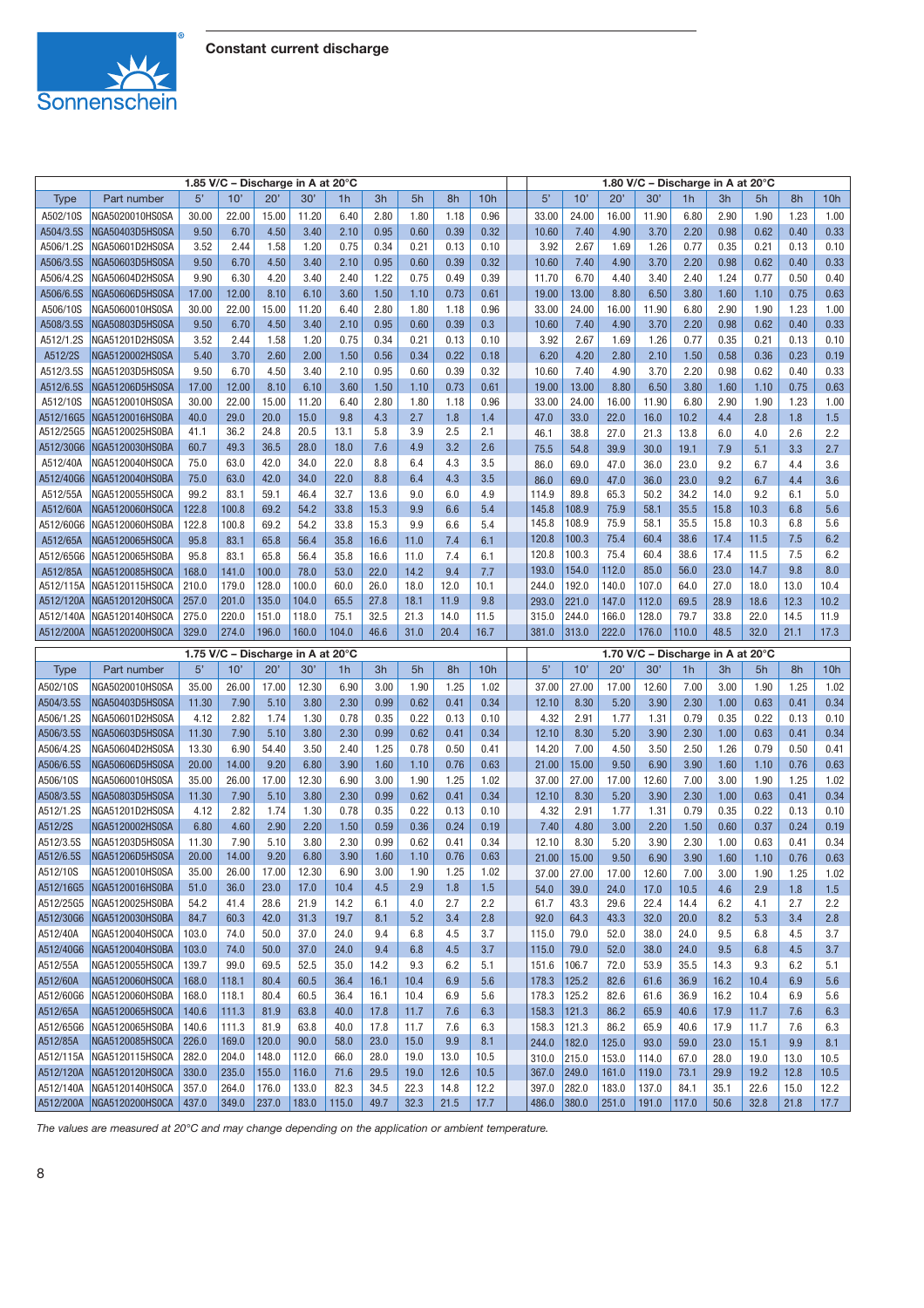

|             |                        | 1.60 V/C - Discharge in A at 20°C |       |       |       |                |      |      |      |                 |       |       |       |       |                |      |      |      |                 |
|-------------|------------------------|-----------------------------------|-------|-------|-------|----------------|------|------|------|-----------------|-------|-------|-------|-------|----------------|------|------|------|-----------------|
| <b>Type</b> | Part number            | 5'                                | 10'   | 20'   | 30'   | 1 <sub>h</sub> | 3h   | 5h   | 8h   | 10 <sub>h</sub> | 5'    | 10'   | 20'   | 30'   | 1 <sub>h</sub> | 3h   | 5h   | 8h   | 10 <sub>h</sub> |
| A502/10S    | NGA5020010HS0SA        | 39.00                             | 28.00 | 17.00 | 12.70 | 7.10           | 3.00 | 1.90 | 1.25 | 1.02            | 42.00 | 29.00 | 17.00 | 12.80 | 7.10           | 3.00 | 1.90 | 1.25 | 1.02            |
| A504/3.5S   | NGA50403D5HS0SA        | 12.70                             | 8.50  | 5.30  | 3.90  | 2.30           | 1.01 | 0.63 | 0.41 | 0.34            | 13.10 | 8.70  | 5.30  | 3.90  | 2.30           | 1.01 | 0.63 | 0.41 | 0.34            |
| A506/1.2S   | NGA50601D2HS0SA        | 4.52                              | 2.96  | 1.79  | 1.32  | 0.80           | 0.36 | 0.22 | 0.13 | 0.10            | 4.66  | 3.00  | 1.80  | 1.33  | 0.80           | 0.36 | 0.22 | 0.13 | 0.10            |
| A506/3.5S   | NGA50603D5HS0SA        | 12.70                             | 8.50  | 5.30  | 3.90  | 2.30           | 1.01 | 0.63 | 0.41 | 0.34            | 13.10 | 8.70  | 5.30  | 3.90  | 2.30           | 1.01 | 0.63 | 0.41 | 0.34            |
| A506/4.2S   | NGA50604D2HS0SA        | 14.80                             | 7.00  | 4.50  | 3.50  | 2.50           | 1.27 | 0.79 | 0.50 | 0.41            | 15.20 | 7.00  | 4.50  | 3.50  | 2.50           | 1.27 | 0.79 | 0.50 | 0.41            |
| A506/6.5S   | NGA50606D5HS0SA        | 23.00                             | 15.00 | 9.60  | 7.00  | 4.00           | 1.60 | 1.10 | 0.76 | 0.63            | 24.00 | 16.00 | 9.70  | 7.00  | 4.00           | 1.60 | 1.10 | 0.76 | 0.63            |
| A506/10S    | NGA5060010HS0SA        | 39.00                             | 28.00 | 17.00 | 12.70 | 7.10           | 3.00 | 1.90 | 1.25 | 1.02            | 42.00 | 29.00 | 17.00 | 12.80 | 7.10           | 3.00 | 1.90 | 1.25 | 1.02            |
| A508/3.5S   | NGA50803D5HS0SA        | 12.70                             | 8.50  | 5.30  | 3.90  | 2.30           | 1.01 | 0.63 | 0.41 | 0.34            | 13.10 | 8.70  | 5.30  | 3.90  | 2.30           | 1.01 | 0.63 | 0.41 | 0.34            |
| A512/1.2S   | NGA51201D2HS0SA        | 4.52                              | 2.96  | 1.79  | 1.32  | 0.80           | 0.36 | 0.22 | 0.13 | 0.10            | 4.66  | 3.00  | 1.80  | 1.33  | 0.80           | 0.36 | 0.22 | 0.13 | 0.10            |
| A512/2S     | <b>NGA5120002HS0SA</b> | 7.80                              | 4.90  | 3.00  | 2.20  | 1.50           | 0.60 | 0.37 | 0.24 | 0.19            | 8.20  | 5.00  | 3.10  | 2.20  | 1.50           | 0.60 | 0.37 | 0.24 | 0.19            |
| A512/3.5S   | NGA51203D5HS0SA        | 12.70                             | 8.50  | 5.30  | 3.90  | 2.30           | 1.01 | 0.63 | 0.41 | 0.34            | 13.10 | 8.70  | 5.30  | 3.90  | 2.30           | 1.01 | 0.63 | 0.41 | 0.34            |
| A512/6.5S   | NGA51206D5HS0SA        | 23.00                             | 15.00 | 9.60  | 7.00  | 4.00           | 1.60 | 1.10 | 0.76 | 0.63            | 24.00 | 16.00 | 9.70  | 7.00  | 4.00           | 1.60 | 1.10 | 0.76 | 0.63            |
| A512/10S    | NGA5120010HS0SA        | 39.00                             | 28.00 | 17.00 | 12.70 | 7.10           | 3.00 | 1.90 | 1.25 | 1.02            | 42.00 | 29.00 | 17.00 | 12.80 | 7.10           | 3.00 | 1.90 | 1.25 | 1.02            |
| A512/16G5   | NGA5120016HS0BA        | 58.0                              | 41.0  | 24.0  | 18.0  | 10.6           | 4.6  | 2.9  | 1.8  | 1.5             | 61.0  | 42.0  | 25.0  | 18.0  | 10.7           | 4.6  | 2.9  | 1.8  | 1.5             |
| A512/25G5   | NGA5120025HS0BA        | 67.5                              | 45.4  | 30.2  | 22.7  | 14.4           | 6.2  | 4.1  | 2.7  | 2.2             | 71.8  | 46.9  | 30.7  | 22.9  | 14.5           | 6.2  | 4.1  | 2.7  | 2.2             |
| A512/30G6   | NGA5120030HS0BA        | 98.9                              | 67.0  | 44.0  | 32.4  | 20.1           | 8.2  | 5.3  | 3.4  | 2.8             | 105.1 | 68.7  | 44.4  | 32.6  | 20.1           | 8.2  | 5.3  | 3.4  | 2.8             |
| A512/40A    | NGA5120040HS0CA        | 121.0                             | 82.0  | 53.0  | 39.0  | 24.0           | 9.5  | 6.8  | 4.5  | 3.7             | 127.0 | 85.0  | 54.0  | 39.0  | 24.0           | 9.5  | 6.8  | 4.5  | 3.7             |
| A512/40G6   | NGA5120040HS0BA        | 121.0                             | 82.0  | 53.0  | 39.0  | 24.0           | 9.5  | 6.8  | 4.5  | 3.7             | 127.0 | 85.0  | 54.0  | 39.0  | 24.0           | 9.5  | 6.8  | 4.5  | 3.7             |
| A512/55A    | NGA5120055HS0CA        | 161.2                             | 112.3 | 73.6  | 54.7  | 35.7           | 14.4 | 9.3  | 6.2  | 5.1             | 169.8 | 116.2 | 74.6  | 55.2  | 35.8           | 14.4 | 9.3  | 6.2  | 5.1             |
| A512/60A    | <b>NGA5120060HSOCA</b> | 185.2                             | 130.3 | 83.2  | 61.7  | 37.1           | 16.2 | 10.4 | 6.9  | 5.6             | 191.0 | 133.3 | 83.5  | 61.8  | 37.2           | 16.2 | 10.4 | 6.9  | 5.6             |
| A512/60G6   | NGA5120060HS0BA        | 185.2                             | 130.3 | 83.2  | 61.7  | 37.1           | 16.2 | 10.4 | 6.9  | 5.6             | 191.0 | 133.3 | 83.5  | 61.8  | 37.2           | 16.2 | 10.4 | 6.9  | 5.6             |
| A512/65A    | NGA5120065HS0CA        | 178.5                             | 129.8 | 88.8  | 67.0  | 40.9           | 17.9 | 11.7 | 7.6  | 6.3             | 193.1 | 135.7 | 90.3  | 67.7  | 41.1           | 18.0 | 11.7 | 7.6  | 6.3             |
| A512/65G6   | NGA5120065HS0BA        | 178.5                             | 129.8 | 88.8  | 67.0  | 40.9           | 17.9 | 11.7 | 7.6  | 6.3             | 193.1 | 135.7 | 90.3  | 67.7  | 41.1           | 18.0 | 11.7 | 7.6  | 6.3             |
| A512/85A    | NGA5120085HS0CA        | 259.0                             | 192.0 | 128.0 | 94.0  | 59.0           | 24.0 | 15.1 | 9.9  | 8.1             | 273.0 | 199.0 | 130.0 | 95.0  | 60.0           | 23.0 | 15.1 | 9.9  | 8.1             |
| A512/115A   | NGA5120115HS0CA        | 332.0                             | 222.0 | 156.0 | 116.0 | 67.0           | 28.0 | 19.0 | 13.0 | 10.5            | 343.0 | 227.0 | 158.0 | 117.0 | 68.0           | 28.0 | 19.0 | 13.0 | 10.5            |
| A512/120A   | <b>NGA5120120HSOCA</b> | 387.0                             | 260.0 | 165.0 | 122.0 | 74.0           | 30.1 | 18.0 | 11.3 | 9.0             | 409.0 | 267.0 | 168.0 | 124.0 | 74.7           | 30.2 | 18.1 | 11.3 | 9.0             |
| A512/140A   | NGA5120140HS0CA        | 423.0                             | 294.0 | 189.0 | 141.0 | 85.4           | 35.4 | 21.2 | 13.3 | 10.6            | 452.0 | 303.0 | 193.0 | 143.0 | 86.3           | 35.4 | 21.2 | 13.3 | 10.6            |
| A512/200A   | <b>NGA5120200HSOCA</b> | 531.0                             | 395.0 | 262.0 | 198.0 | 120.0          | 51.0 | 30.6 | 19.1 | 15.3            | 581.0 | 411.0 | 269.0 | 202.0 | 121.0          | 51.1 | 30.6 | 19.1 | 15.3            |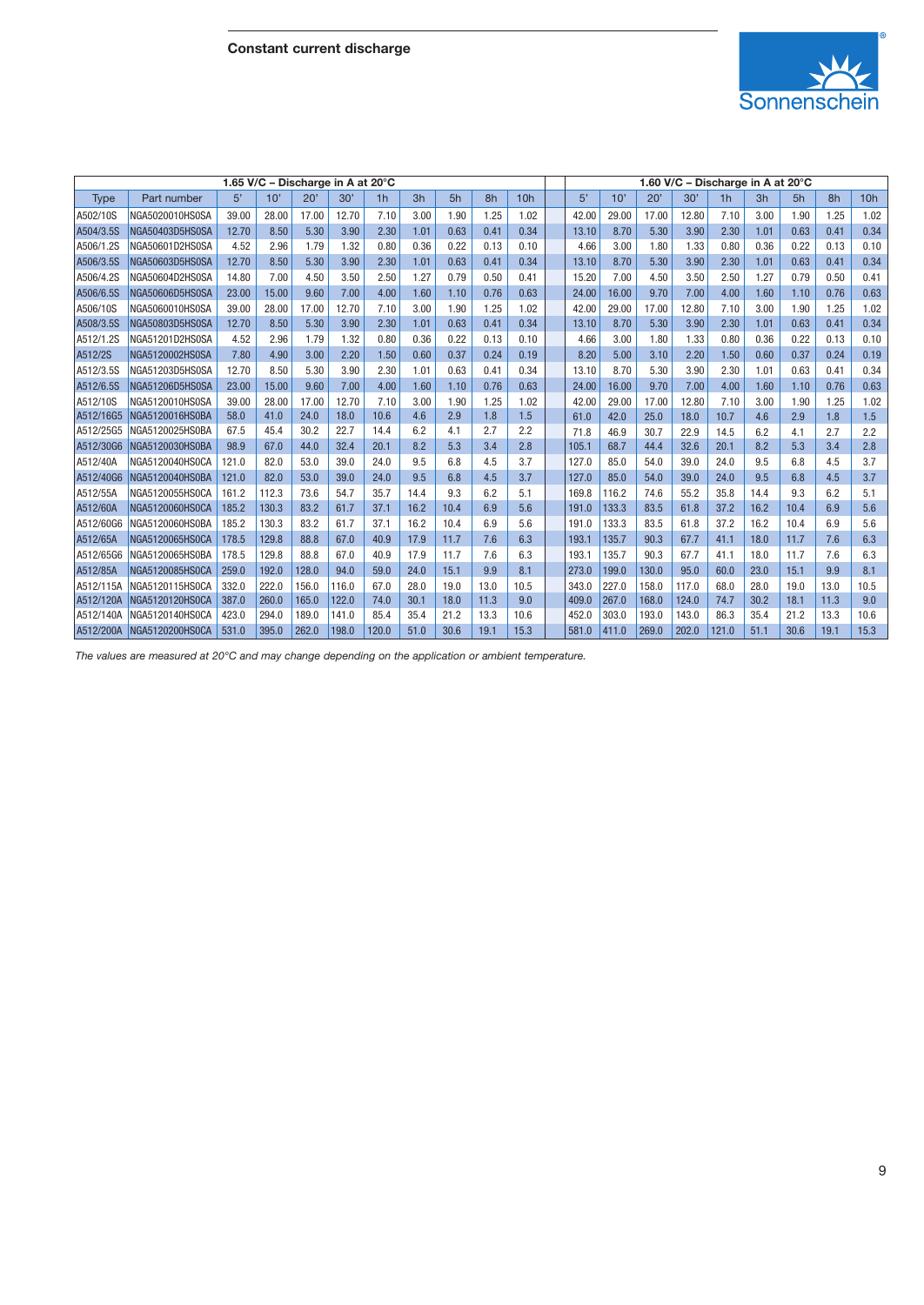

| 1.85 V/C - Discharge in W/bloc at 20°C |                                                            |                                        |        |                                                                           |        |               |                |        |                              |       |                |                |                             |                |                      |                | 1.80 V/C - Discharge in W/bloc at 20°C                  |                   |                |
|----------------------------------------|------------------------------------------------------------|----------------------------------------|--------|---------------------------------------------------------------------------|--------|---------------|----------------|--------|------------------------------|-------|----------------|----------------|-----------------------------|----------------|----------------------|----------------|---------------------------------------------------------|-------------------|----------------|
| Type                                   | Part number                                                | 3'                                     | 5'     | $10^{\circ}$                                                              | 15'    | $20^{\circ}$  | 30'            | 45'    | $60^{\circ}$                 | 90'   | 3'             | 5'             | 10'                         | 15'            | 20'                  | 30'            | 45'                                                     | 60'               | 90'            |
| A502/10S                               | NGA5020010HS0SA                                            | 56.0                                   | 50.0   | 41.0                                                                      | 33.0   | 27.0          | 20.0           | 16.0   | 13.0                         | 9.0   | 56.0           | 53.0           | 44.0                        | 35.0           | 29.0                 | 21.0           | 17.0                                                    | 14.0              | 10.0           |
| A504/3.5S                              | NGA50403D5HS0SA                                            | 41.0                                   | 34.0   | 26.0                                                                      | 21.0   | 17.0          | 13.0           | 11.0   | 9.0                          | 6.0   | 45.0           | 38.0           | 28.0                        | 22.0           | 19.0                 | 14.0           | 11.0                                                    | 9.0               | 6.0            |
| A506/1.2S                              | NGA50601D2HS0SA                                            | 21.4                                   | 17.2   | 12.2                                                                      | 10.3   | 8.6           | 6.6            | 4.9    | 4.0                          | 3.0   | 23.5           | 19.1           | 13.3                        | 10.9           | 9.1                  | 6.9            | 5.1                                                     | 4.1               | 3.0            |
| A506/3.5S                              | NGA50603D5HS0SA                                            | 62.0                                   | 51.0   | 38.0                                                                      | 32.0   | 26.0          | 20.0           | 16.0   | 13.0                         | 9.0   | 68.0           | 57.0           | 42.0                        | 33.0           | 28.0                 | 21.0           | 17.0                                                    | 13.0              | 10.0           |
| A506/4.2S                              | NGA50604D2HS0SA                                            | 77.0                                   | 63.0   | 44.0                                                                      | 35.0   | 30.0          | 23.0           | 16.0   | 14.0                         | 11.0  | 83.0           | 71.0           | 49.0                        | 39.0           | 35.0                 | 31.0           | 17.0                                                    | 14.0              | 11.0           |
| A506/6.5S                              | NGA50606D5HS0SA                                            | 120.0                                  | 100.0  | 73.0                                                                      | 60.0   | 51.0          | 38.0           | 28.0   | 23.0                         | 16.0  | 128.0          | 112.0          | 80.0                        | 63.0           | 54.0                 | 40.0           | 30.0                                                    | 24.0              | 17.0           |
| A506/10S                               | NGA5060010HS0SA                                            | 167.0                                  | 149.0  | 124.0                                                                     | 98.0   | 80.0          | 60.0           | 49.0   | 39.0                         | 28.0  | 168.0          | 159.0          | 131.0                       | 104.0          | 86.0                 | 64.0           | 51.0                                                    | 41.0              | 29.0           |
| A508/3.5S                              | NGA50803D5HS0SA                                            | 83.0                                   | 68.0   | 51.0                                                                      | 42.0   | 35.0          | 27.0           | 22.0   | 17.0                         | 12.0  | 91.0           | 76.0           | 56.0                        | 44.0           | 37.0                 | 28.0           | 23.0                                                    | 18.0              | 13.0           |
| A512/1.2S                              | NGA51201D2HS0SA                                            | 42.7                                   | 34.4   | 24.3                                                                      | 20.7   | 17.2          | 13.2           | 9.8    | 8.0                          | 5.9   |                |                |                             |                |                      |                |                                                         |                   |                |
| A512/2S                                | NGA5120002HS0SA                                            | 74.0                                   | 60.0   | 44.0                                                                      | 36.0   | 30.0          | 23.0           | 17.0   | 14.0                         | 10.0  | 47.0           | 38.3           | 26.5                        | 21.7           | 18.1                 | 13.7           | 10.2                                                    | 8.2               | 6.0            |
|                                        |                                                            |                                        |        |                                                                           |        |               |                |        |                              |       | 83.0           | 68.0           | 49.0                        | 38.0           | 32.0                 | 24.0           | 18.0                                                    | 15.0              | 11.0           |
| A512/3.5S                              | NGA51203D5HS0SA                                            | 124.0                                  | 102.0  | 77.0                                                                      | 63.0   | 52.0          | 40.0           | 33.0   | 26.0                         | 18.0  | 136.0          | 114.0          | 84.0                        | 66.0           | 56.0                 | 42.0           | 34.0                                                    | 27.0              | 19.0           |
| A512/6.5S                              | NGA51206D5HS0SA                                            | 240.0                                  | 200.0  | 146.0                                                                     | 120.0  | 102.0         | 76.0           | 56.0   | 46.0                         | 32.0  | 256.0          | 224.0          | 160.0                       | 126.0          | 108.0                | 80.0           | 60.0                                                    | 48.0              | 34.0           |
| A512/10S                               | NGA5120010HS0SA                                            | 335.0                                  | 298.0  | 248.0                                                                     | 195.0  | 160.0         | 120.0          | 98.0   | 78.0                         | 56.0  | 336.0          | 318.0          | 261.0                       | 209.0          | 172.0                | 128.0          | 101.0                                                   | 81.0              | 59.0           |
| A512/16G5                              | NGA5120016HS0BA                                            | 485.0                                  | 433.0  | 352.0                                                                     | 295.0  | 252.0         | 192.0          | 150.0  | 119.0                        | 87.0  | 584.0          | 485.0          | 384.0                       | 309.0          | 269.0                | 203.0          | 156.0                                                   | 124.0             | 90.0           |
| A512/25G5                              | NGA5120025HS0BA                                            | 535.0                                  | 463.0  | 387.0                                                                     | 324.0  | 278.0         | 225.0          | 170.0  | 140.0                        | 105.0 | 623.0          | 555.0          | 418.0                       | 360.0          | 303.0                | 240.0          | 180.0                                                   | 146.0             | 109.0          |
| A512/30G6                              | NGA5120030HS0BA                                            | 857.0                                  | 751.0  | 568.0                                                                     | 479.0  | 400.0         | 310.0          | 251.0  | 200.0                        | 144.0 | 1036.0         | 850.0          | 637.0                       | 517.0          | 433.0                | 330.0          | 264.0                                                   | 210.0             | 151.0          |
| A512/40A                               | NGA5120040HS0CA                                            | 958.0                                  | 848.0  | 703.0                                                                     | 578.0  | 490.0         | 395.0          | 300.0  | 243.0                        | 178.0 | 1092.0         | 1007.0         | 758.0                       | 646.0          | 538.0                | 415.0          | 318.0                                                   | 255.0             | 186.0          |
| A512/40G6                              | <b>NGA5120040HS0BA</b>                                     | 958.0                                  | 848.0  | 703.0                                                                     | 578.0  | 490.0         | 395.0          | 300.0  | 243.0                        | 178.0 | 1092.0         | 1007.0         | 758.0                       | 646.0          | 538.0                | 415.0          | 318.0                                                   | 255.0             | 186.0          |
| A512/55A                               | NGA5120055HS0CA                                            | 1348.0                                 | 1172.0 | 922.0                                                                     | 844.0  | 718.0         | 572.0          | 457.0  | 367.0                        | 269.0 | 1555.0         | 1362.0         | 1014.0                      | 888.0          | 777.0                | 606.0          | 478.0                                                   | 382.0             | 278.0          |
| A512/60A                               | NGA5120060HS0CA                                            | 1618.0                                 | 1414.0 | 1096.0                                                                    | 963.0  | 807.0         | 625.0          | 459.0  | 369.0                        | 271.0 | 1955.0         | 1634.0         | 1181.0                      | 1041.0         | 873.0                | 669.0          | 489.0                                                   | 390.0             | 283.0          |
| A512/60G6                              | NGA5120060HS0BA                                            | 1618.0                                 | 1414.0 | 1096.0                                                                    | 963.0  | 807.0         | 625.0          | 459.0  | 369.0                        | 271.0 | 1955.0         | 1634.0         | 1181.0                      | 1041.0         | 873.0                | 669.0          | 489.0                                                   | 390.0             | 283.0          |
| A512/65A                               | NGA5120065HS0CA                                            | 1180.0                                 | 1113.0 | 991.0                                                                     | 861.0  | 763.0         | 659.0          | 500.0  | 411.0                        | 307.0 | 1459.0         | 1316.0         | 1109.0                      | 989.0          | 851.0                | 693.0          | 544.0                                                   | 441.0             | 327.0          |
| A512/65G6                              | NGA5120065HS0BA                                            | 1180.0                                 | 1113.0 | 991.0                                                                     | 861.0  | 763.0         | 659.0          | 500.0  | 411.0                        | 307.0 | 1459.0         | 1316.0         | 1109.0                      | 989.0          | 851.0                | 693.0          | 544.0                                                   | 441.0             | 327.0          |
| A512/85A                               | NGA5120085HS0CA                                            | 1979.0                                 | 1802.0 | 1527.0                                                                    | 1310.0 | 1118.0        | 905.0          | 690.0  | 565.0                        | 425.0 | 2279.0         | 2132.0         | 1684.0                      | 1487.0         | 1245.0               | 970.0          | 740.0                                                   | 600.0             | 447.0          |
| A512/115A                              | NGA5120115HS0CA                                            | 2808.0                                 | 2531.0 | 2009.0                                                                    | 1705.0 | 1439.0        | 1155.0         | 872.0  | 702.0                        | 512.0 | 3189.0         | 2873.0         | 2190.0                      | 1888.0         | 1569.0               | 1209.0         | 926.0                                                   | 739.0             | 535.0          |
| A512/120A                              | NGA5120120HSOCA                                            | 3350.0                                 | 2862.0 | 2300.0                                                                    | 1895.0 | 1583.0        | 1200.0         | 938.0  | 757.0                        | 583.0 | 3763.0         | 3276.0         | 2543.0                      | 2027.0         | 1720.0               | 1285.0         | 966.0                                                   | 794.0             | 608.0          |
| A512/140A                              | NGA5120140HSOCA                                            | 3674.0                                 | 3172.0 | 2549.0                                                                    | 2101.0 | 1755.0        | 1330.0         | 1040.0 | 839.0                        | 647.0 | 4127.0         | 3631.0         | 2819.0                      | 2246.0         | 1906.0               | 1424.0         | 070.0                                                   | 880.0             | 674.0          |
| A512/200A                              | <b>NGA5120200HS0CA</b>                                     | 4690.0                                 | 4102.0 | 3449.0                                                                    |        | 2843.0 2375.0 | 1800.0         | 1408.0 | 1135.0                       | 875.0 |                | 5268.0 4695.0  | 3815.0                      | 3040.0         | 2580.0               | 1928.0         | 1449.0                                                  | 1191.0            | 912.0          |
|                                        |                                                            |                                        |        |                                                                           |        |               |                |        |                              |       |                |                |                             |                |                      |                |                                                         |                   |                |
|                                        |                                                            |                                        |        |                                                                           |        |               |                |        |                              |       |                |                |                             |                |                      |                |                                                         |                   |                |
|                                        |                                                            | 1.75 V/C - Discharge in W/bloc at 20°C |        |                                                                           |        |               |                |        |                              |       |                |                |                             |                |                      |                | 1.70 V/C - Discharge in W/bloc at 20°C                  |                   |                |
| <b>Type</b>                            | Part number                                                | 3'                                     | 5'     | 10'                                                                       | 15'    | 20'           | 30'            | 45'    | 60'                          | 90'   | 3'             | 5'             | 10'                         | 15'            | 20'                  | 30'            | 45'                                                     | 60'               | 90'            |
| A502/10S                               | NGA5020010HS0SA                                            | 60.0                                   | 58.0   | 45.0                                                                      | 36.0   | 30.0          | 22.0           | 17.0   | 14.0                         | 10.0  | 64.0           | 60.0           | 46.0                        | 38.0           | 31.0                 | 22.0           | 17.0                                                    | 14.0              | 10.0           |
| A504/3.5S                              | NGA50403D5HS0SA                                            | 49.0                                   | 41.0   | 30.0                                                                      | 23.0   | 20.0          | 15.0           | 12.0   | 9.0                          | 6.0   | 53.0           | 44.0           | 31.0                        | 24.0           | 20.0                 | 15.0           | 12.0                                                    | 9.0               | 7.0            |
| A506/1.2S                              | NGA50601D2HS0SA                                            | 25.1                                   | 20.7   | 14.0                                                                      | 11.1   | 9.3           | 7.0            | 5.2    | 4.2                          | 3.0   | 26.8           | 21.9           | 14.4                        | 11.2           | 9.4                  | 7.1            | 5.2                                                     | 4.2               | 3.1            |
| A506/3.5S                              | NGA50603D5HS0SA                                            | 73.0                                   | 62.0   | 45.0                                                                      | 35.0   | 29.0          | 22.0           | 18.0   | 14.0                         | 10.0  | 80.0           | 66.0           | 46.0                        | 36.0           | 30.0                 | 22.0           | 18.0                                                    | 14.0              | 10.0           |
| A506/4.2S                              | NGA50604D2HS0SA                                            | 89.0                                   | 77.0   | 52.0                                                                      | 40.0   | 36.0          | 31.0           | 17.0   | 15.0                         | 11.0  | 97.0           | 81.0           | 54.0                        | 41.0           | 36.0                 | 32.0           | 17.0                                                    | 15.0              | 11.0           |
| A506/6.5S                              | NGA50606D5HS0SA                                            | 138.0                                  | 121.0  | 86.0                                                                      | 66.0   | 57.0          | 42.0           | 30.0   | 24.0                         | 17.0  | 150.0          | 126.0          | 88.0                        | 68.0           | 58.0                 | 42.0           | 31.0                                                    | 24.0              | 17.0           |
| A506/10S                               | NGA5060010HS0SA                                            | 181.0                                  | 173.0  | 135.0                                                                     | 109.0  | 90.0          | 66.0           | 51.0   | 42.0                         | 30.0  | 193.0          | 180.0          | 139.0                       | 113.0          | 92.0                 | 67.0           | 52.0                                                    | 42.0              | 30.0           |
| A508/3.5S                              | NGA50803D5HS0SA                                            | 97.0                                   | 82.0   | 60.0                                                                      | 46.0   | 39.0          | 29.0           | 23.0   | 18.0                         | 13.0  | 106.0          | 88.0           | 61.0                        | 48.0           | 40.0                 | 30.0           | 24.0                                                    | 19.0              | 13.0           |
| A512/1.2S                              | NGA51201D2HS0SA                                            | 50.1                                   | 41.4   | 28.0                                                                      | 22.2   | 18.6          | 14.0           | 10.3   | 8.3                          | 6.1   | 53.7           | 43.7           | 28.8                        | 22.4           | 18.8                 | 14.1           | 10.4                                                    | 8.4               | 6.1            |
| A512/2S                                | NGA5120002HS0SA                                            | 91.0                                   | 75.0   | 52.0                                                                      | 40.0   | 33.0          | 25.0           | 18.0   | 15.0                         | 11.0  | 99.0           | 80.0           | 53.0                        | 41.0           | 34.0                 | 25.0           | 19.0                                                    | 15.0              | 11.0           |
| A512/3.5S                              | NGA51203D5HS0SA                                            | 146.0                                  | 123.0  | 89.0                                                                      | 69.0   | 59.0          | 44.0           | 35.0   | 27.0                         | 19.0  | 159.0          | 131.0          | 92.0                        | 72.0           | 60.0                 | 45.0           | 35.0                                                    | 28.0              | 20.0           |
| A512/6.5S                              | NGA51206D5HS0SA                                            | 276.0                                  | 242.0  | 172.0                                                                     | 132.0  | 114.0         | 84.0           | 60.0   | 48.0                         | 34.0  | 300.0          | 252.0          | 176.0                       | 136.0          | 116.0                | 84.0           | 62.0                                                    | 48.0              | 34.0           |
| A512/10S                               | NGA5120010HS0SA                                            | 361.0                                  | 346.0  | 270.0                                                                     | 219.0  | 179.0         |                | 103.0  | 83.0                         | 60.0  |                |                |                             |                |                      |                |                                                         |                   |                |
|                                        | A512/16G5   NGA5120016HS0BA                                | 636.0                                  | 534.0  | 407.0                                                                     | 322.0  | 280.0         | 132.0<br>209.0 | 159.0  | 126.0                        | 91.0  | 385.0<br>688.0 | 360.0<br>573.0 | 278.0<br>418.0              | 226.0<br>331.0 | 185.0<br>285.0       | 135.0<br>212.0 | 103.0<br>161.0                                          | $84.0\,$<br>127.0 | 60.0<br>91.0   |
|                                        |                                                            |                                        |        |                                                                           |        |               |                |        |                              |       |                | 652.0          | 482.0                       | 395.0          | 330.0                | 253.0          | 187.0                                                   | 151.0             | 112.0          |
| A512/25G5                              | NGA5120025HS0BA                                            | 689.0                                  | 616.0  | 454.0                                                                     | 385.0  | 320.0         | 248.0          | 185.0  | 150.0                        | 111.0 | 776.0          |                |                             |                |                      |                |                                                         |                   |                |
|                                        | A512/30G6   NGA5120030HS0BA                                | 1118.0                                 | 951.0  | 690.0                                                                     | 538.0  | 453.0         | 341.0          | 271.0  | 214.0                        | 153.0 |                | 1214.0 1037.0  | 726.0                       | 558.0          | 465.0                | 347.0          | 274.0                                                   | 216.0             | 155.0          |
| A512/40A                               | NGA5120040HS0CA                                            | 1226.0                                 | 1074.0 | 822.0                                                                     | 691.0  | 569.0         | 432.0          | 326.0  | 261.0                        | 189.0 | 1391.0 1157.0  |                | 870.0                       | 719.0          | 587.0                | 441.0          | 331.0                                                   | 264.0             | 191.0          |
| A512/40G6                              | NGA5120040HS0BA                                            | 1226.0                                 | 1074.0 | 822.0                                                                     | 691.0  | 569.0         | 432.0          | 326.0  | 261.0                        | 189.0 | 1391.0 1157.0  |                | 870.0                       | 719.0          | 587.0                | 441.0          | 331.0                                                   | 264.0             | 191.0          |
| A512/55A                               | NGA5120055HS0CA                                            | 1799.0                                 | 1496.0 | 1102.0                                                                    | 917.0  | 813.0         | 626.0          | 489.0  | 388.0                        | 281.0 | 1912.0 1624.0  |                | 1163.0                      | 935.0          | 834.0                | 636.0          | 493.0                                                   | 392.0             | 283.0          |
| A512/60A                               | NGA5120060HS0CA                                            | 2267.0                                 | 1837.0 | 1274.0                                                                    | 1071.0 | 915.0         | 693.0          | 505.0  | 400.0                        | 288.0 | 2406.0 2022.0  |                | 1348.0                      | 1088.0         | 940.0                | 707.0          | 514.0                                                   | 405.0             | 290.0          |
| A512/60G6                              | NGA5120060HS0BA                                            | 2267.0                                 | 1837.0 | 1274.0                                                                    | 1071.0 | 915.0         | 693.0          | 505.0  | 400.0                        | 288.0 | 2406.0 2022.0  |                | 1348.0                      | 1088.0         | 940.0                | 707.0          | 514.0                                                   | 405.0             | 290.0          |
| A512/65A                               | NGA5120065HS0CA                                            | 1757.0                                 |        | 1591.0 1223.0 1083.0                                                      |        | 914.0         | 721.0          | 567.0  | 457.0                        | 336.0 |                |                | 1959.0 1739.0 1322.0 1142.0 |                | 954.0                | 739.0          | 577.0                                                   | 464.0             | 340.0          |
| A512/65G6                              | NGA5120065HS0BA                                            | 1757.0                                 |        | 1591.0 1223.0                                                             | 1083.0 | 914.0         | 721.0          | 567.0  | 457.0                        | 336.0 | 1959.0 1739.0  |                | 1322.0 1142.0               |                | 954.0                | 739.0          | 577.0                                                   | 464.0             | 340.0          |
| A512/85A                               | NGA5120085HS0CA                                            | 2561.0                                 |        | 2292.0 1847.0 1557.0 1329.0 1018.0                                        |        |               |                | 768.0  | 621.0                        | 460.0 | 2900.0 2486.0  |                | 1993.0 1607.0               |                | 1381.0               | 1045.0         | 786.0                                                   | 634.0             | 469.0          |
|                                        | A512/115A   NGA5120115HS0CA                                | 3642.0                                 |        | 3101.0 2374.0                                                             | 1986.0 | 1653.0 1255.0 |                | 956.0  | 759.0                        | 547.0 | 4106.0 3361.0  |                | $2511.0$ 2030.0             |                | 1703.0               | 1281.0         | 971.0                                                   | 770.0             | 553.0          |
| A512/120A                              | NGA5120120HSOCA                                            | 4237.0                                 |        | 3552.0 2627.0 2134.0                                                      |        | 1800.0 1334.0 |                | 989.0  | 815.0                        | 622.0 |                |                | 4536.0 3800.0 2690.0 2201.0 |                | 1849.0 1365.0 1008.0 |                |                                                         | 830.0             | 632.0          |
|                                        | A512/140A   NGA5120140HS0CA<br>A512/200A   NGA5120200HS0CA | 4647.0<br>5932.0                       |        | 3937.0 2912.0 2365.0 1995.0 1479.0<br> 5092.0 3941.0 3201.0 2700.0 2002.0 |        |               |                | 1096.0 | 904.0<br>1484.0 1223.0 933.0 | 689.0 |                | 4974.0 4211.0  | $2981.0$ 2440.0             |                | 2050.0 1513.0 1117.0 |                | 6350.0 5446.0 4034.0 3302.0 2774.0 2048.0 1512.0 1245.0 | 920.0             | 700.0<br>948.0 |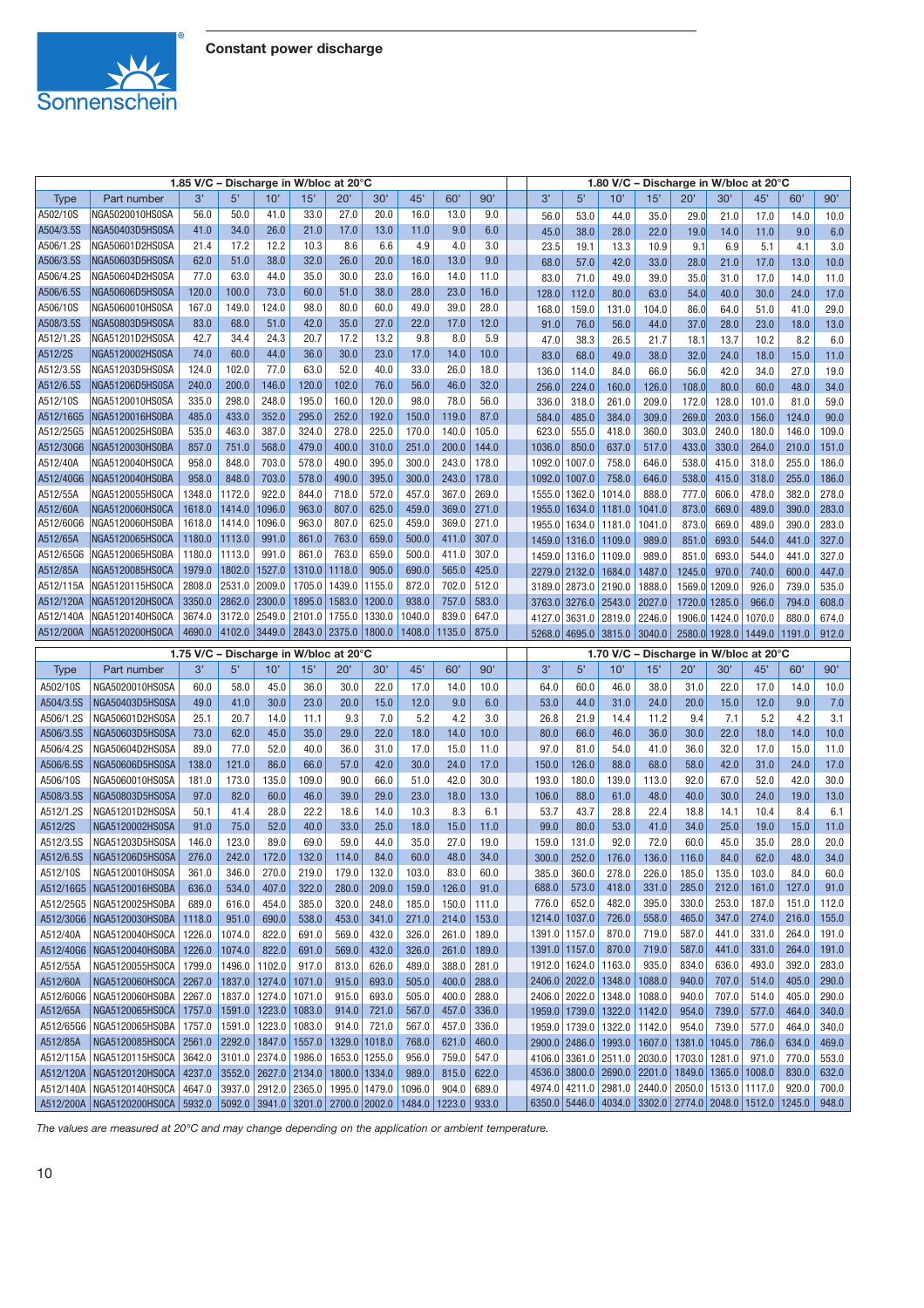

|             | 1.65 V/C - Discharge in W/bloc at 20°C |        |        |        |        |        |        |        |        |       |  |        |        | 1.60 V/C - Discharge in W/bloc at 20°C |        |        |               |        |        |       |  |  |  |  |
|-------------|----------------------------------------|--------|--------|--------|--------|--------|--------|--------|--------|-------|--|--------|--------|----------------------------------------|--------|--------|---------------|--------|--------|-------|--|--|--|--|
| <b>Type</b> | Part number                            | 3'     | 5'     | 10'    | 15'    | 20'    | 30'    | 45'    | 60'    | 90'   |  | 3'     | 5'     | 10'                                    | 15'    | 20'    | 30'           | 45'    | 60'    | 90'   |  |  |  |  |
| A502/10S    | NGA5020010HS0SA                        | 68.0   | 62.0   | 47.0   | 38.0   | 31.0   | 23.0   | 17.0   | 14.0   | 10.0  |  | 73.0   | 63.0   | 48.0                                   | 38.0   | 31.0   | 23.0          | 17.0   | 14.0   | 10.0  |  |  |  |  |
| A504/3.5S   | NGA50403D5HS0SA                        | 57.0   | 46.0   | 31.0   | 24.0   | 20.0   | 15.0   | 12.0   | 9.0    | 7.0   |  | 59.0   | 46.0   | 32.0                                   | 25.0   | 20.0   | 15.0          | 12.0   | 9.0    | 7.0   |  |  |  |  |
| A506/1.2S   | NGA50601D2HS0SA                        | 28.2   | 22.6   | 14.7   | 11.2   | 9.5    | 7.1    | 5.2    | 4.2    | 3.1   |  | 29.2   | 23.1   | 14.8                                   | 11.3   | 9.5    | 7.1           | 5.2    | 4.2    | 3.1   |  |  |  |  |
| A506/3.5S   | NGA50603D5HS0SA                        | 85.0   | 68.0   | 47.0   | 36.0   | 30.0   | 23.0   | 18.0   | 14.0   | 10.0  |  | 89.0   | 69.0   | 47.0                                   | 37.0   | 31.0   | 23.0          | 18.0   | 14.0   | 10.0  |  |  |  |  |
| A506/4.2S   | NGA50604D2HS0SA                        | 102.0  | 82.0   | 55.0   | 41.0   | 36.0   | 32.0   | 17.0   | 15.0   | 11.0  |  | 106.0  | 83.0   | 55.0                                   | 42.0   | 37.0   | 32.0          | 17.0   | 15.0   | 11.0  |  |  |  |  |
| A506/6.5S   | NGA50606D5HS0SA                        | 160.0  | 129.0  | 90.0   | 69.0   | 59.0   | 43.0   | 31.0   | 25.0   | 18.0  |  | 168.0  | 132.0  | 92.0                                   | 70.0   | 59.0   | 43.0          | 31.0   | 25.0   | 18.0  |  |  |  |  |
| A506/10S    | NGA5060010HS0SA                        | 205.0  | 186.0  | 142.0  | 114.0  | 93.0   | 68.0   | 52.0   | 42.0   | 30.0  |  | 218.0  | 190.0  | 144.0                                  | 115.0  | 94.0   | 68.0          | 52.0   | 42.0   | 30.0  |  |  |  |  |
| A508/3.5S   | NGA50803D5HS0SA                        | 113.0  | 91.0   | 62.0   | 49.0   | 41.0   | 30.0   | 24.0   | 19.0   | 13.0  |  | 119.0  | 93.0   | 63.0                                   | 49.0   | 41.0   | 30.0          | 24.0   | 19.0   | 13.0  |  |  |  |  |
| A512/1.2S   | NGA51201D2HS0SA                        | 56.4   | 45.3   | 29.4   | 22.5   | 18.9   | 14.2   | 10.5   | 8.4    | 6.1   |  | 58.4   | 46.2   | 29.7                                   | 22.5   | 19.0   | 14.2          | 10.5   | 8.4    | 6.2   |  |  |  |  |
| A512/2S     | NGA5120002HS0SA                        | 103.0  | 82.0   | 54.0   | 41.0   | 34.0   | 25.0   | 19.0   | 15.0   | 11.0  |  | 106.0  | 84.0   | 55.0                                   | 42.0   | 34.0   | 25.0          | 19.0   | 15.0   | 11.0  |  |  |  |  |
| A512/3.5S   | NGA51203D5HS0SA                        | 170.0  | 137.0  | 93.0   | 73.0   | 61.0   | 45.0   | 35.0   | 28.0   | 20.0  |  | 178.0  | 139.0  | 95.0                                   | 74.0   | 61.0   | 45.0          | 36.0   | 28.0   | 20.0  |  |  |  |  |
| A512/6.5S   | NGA51206D5HS0SA                        | 320.0  | 258.0  | 180.0  | 138.0  | 118.0  | 86.0   | 62.0   | 50.0   | 36.0  |  | 336.0  | 264.0  | 184.0                                  | 140.0  | 118.0  | 86.0          | 62.0   | 50.0   | 36.0  |  |  |  |  |
| A512/10S    | NGA5120010HS0SA                        | 410.0  | 371.0  | 283.0  | 229.0  | 187.0  | 136.0  | 104.0  | 84.0   | 61.0  |  | 437.0  | 381.0  | 287.0                                  | 231.0  | 188.0  | 136.0         | 104.0  | 85.0   | 61.0  |  |  |  |  |
| A512/16G5   | NGA5120016HS0BA                        | 741.0  | 601.0  | 423.0  | 335.0  | 288.0  | 213.0  | 161.0  | 128.0  | 92.0  |  | 783.0  | 621.0  | 426.0                                  | 338.0  | 289.0  | 214.0         | 162.0  | 128.0  | 92.0  |  |  |  |  |
| A512/25G5   | NGA5120025HS0BA                        | 854.0  | 693.0  | 501.0  | 400.0  | 335.0  | 255.0  | 188.0  | 152.0  | 112.0 |  | 908.0  | 725.0  | 514.0                                  | 403.0  | 339.0  | 256.0         | 189.0  | 153.0  | 113.0 |  |  |  |  |
| A512/30G6   | NGA5120030HS0BA                        | 1310.0 | 1095.0 | 746.0  | 569.0  | 471.0  | 351.0  | 276.0  | 217.0  | 155.0 |  | 1393.0 | 1121.0 | 755.0                                  | 576.0  | 474.0  | 352.0         | 276.0  | 218.0  | 156.0 |  |  |  |  |
| A512/40A    | NGA5120040HS0CA                        | 1514.0 | 1235.0 | 902.0  | 729.0  | 597.0  | 446.0  | 333.0  | 265.0  | 192.0 |  | 1577.0 | 1299.0 | 923.0                                  | 735.0  | 603.0  | 449.0         | 334.0  | 266.0  | 192.0 |  |  |  |  |
| A512/40G6   | NGA5120040HS0BA                        | 1514.0 | 1235.0 | 902.0  | 729.0  | 597.0  | 446.0  | 333.0  | 265.0  | 192.0 |  | 1577.0 | 1299.0 | 923.0                                  | 735.0  | 603.0  | 449.0         | 334.0  | 266.0  | 192.0 |  |  |  |  |
| A512/55A    | NGA5120055HS0CA                        | 2005.0 | 1726.0 | 1204.0 | 945.0  | 845.0  | 642.0  | 496.0  | 394.0  | 284.0 |  | 2107.0 | 1800.0 | 1231.0                                 | 957.0  | 851.0  | 645.0         | 498.0  | 395.0  | 285.0 |  |  |  |  |
| A512/60A    | NGA5120060HS0CA                        | 2548.0 | 2176.0 | 1404.0 | 1098.0 | 954.0  | 715.0  | 519.0  | 409.0  | 292.0 |  | 2680.0 | 2279.0 | 1439.0                                 | 1104.0 | 963.0  | 719.0         | 522.0  | 410.0  | 293.0 |  |  |  |  |
| A512/60G6   | NGA5120060HS0BA                        | 2548.0 | 2176.0 | 1404.0 | 1098.0 | 954.0  | 715.0  | 519.0  | 409.0  | 292.0 |  | 2680.0 | 2279.0 | 1439.0                                 | 1104.0 | 963.0  | 719.0         | 522.0  | 410.0  | 293.0 |  |  |  |  |
| A512/65A    | NGA5120065HS0CA                        | 2139.0 | 1853.0 | 1395.0 | 1171.0 | 976.0  | 749.0  | 582.0  | 466.0  | 341.0 |  | 2315.0 | 1976.0 | 1443.0                                 | 1183.0 | 987.0  | 754.0         | 584.0  | 468.0  | 342.0 |  |  |  |  |
| A512/65G6   | NGA5120065HS0BA                        | 2139.0 | 1853.0 | 1395.0 | 1171.0 | 976.0  | 749.0  | 582.0  | 466.0  | 341.0 |  | 2315.0 | 1976.0 | 1443.0                                 | 1183.0 | 987.0  | 754.0         | 584.0  | 468.0  | 342.0 |  |  |  |  |
| A512/85A    | NGA5120085HS0CA                        | 3115.0 | 2719.0 | 2109.0 | 1663.0 | 1410.0 | 1060.0 | 797.0  | 642.0  | 474.0 |  | 3264.0 | 2923.0 | 2190.0                                 | 1700.0 | 1427.0 | 1069.0        | 804.0  | 648.0  | 477.0 |  |  |  |  |
| A512/115A   | NGA5120115HS0CA                        | 4304.0 | 3582.0 | 2603.0 | 2057.0 | 1732.0 | 1296.0 | 980.0  | 776.0  | 557.0 |  | 4467.0 | 3755.0 | 2665.0                                 | 2073.0 | 1750.0 | 1306.0        | 985.0  | 780.0  | 560.0 |  |  |  |  |
| A512/120A   | NGA5120120HS0CA                        | 4847.0 | 4002.0 | 2761.0 | 2246.0 | 1883.0 | 1387.0 | 1022.0 | 843.0  | 640.0 |  | 5135.0 | 4156.0 | 2812.0                                 | 2276.0 | 1906.0 | 1403.0        | 1032.0 | 852.0  | 646.0 |  |  |  |  |
| A512/140A   | NGA5120140HS0CA                        | 5316.0 | 4435.0 | 3060.0 | 2489.0 | 2087.0 | 1538.0 | 1133.0 | 934.0  | 709.0 |  | 5631.0 | 4606.0 | 3117.0                                 | 2522.0 | 2113.0 | 1555.0        | 1144.0 | 945.0  | 716.0 |  |  |  |  |
| A512/200A   | NGA5120200HS0CA                        | 6786.0 | 5736.0 | 4142.0 | 3369.0 | 2825.0 | 2081.0 | 1533.0 | 1264.0 | 959.0 |  | 7189.0 | 5957.0 | 4218.0                                 | 3413.0 |        | 2860.0 2104.0 | 1548.0 | 1279.0 | 969.0 |  |  |  |  |